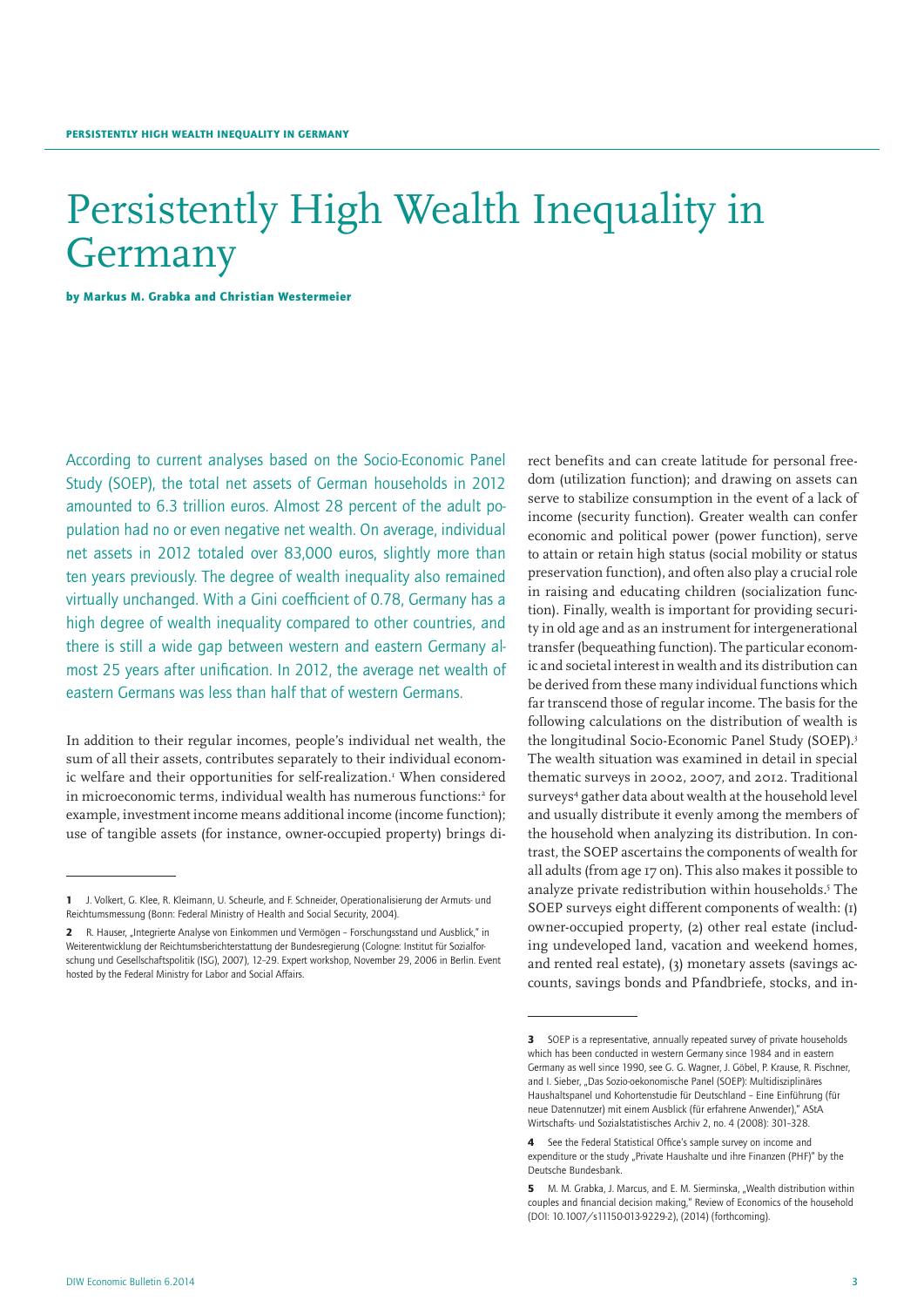## Box 1

## Definition of Wealth

An open economy's wealth is held by four "last-owner sectors."1 These are the government, private non-profit organizations, $2$  private households, and foreign countries. In Germany, the vast majority of the nation's wealth belongs to domestic households.

According to the national concept, the household assets consist of the following components: tangible assets in the form of real estate in Germany and abroad and consumable assets; the latter also includes gold, jewelry, or valuable collections. According to the definition in the national accounts, consumable assets also include

2 These include, for example, churches and religious communities, clubs, associations, private foundations, political parties, or trades union.

vestment certificates), (4) assets from private insurance policies (life insurance and private pension insurance, including Riester retirement plans), (5) building loan contracts, (6) business assets (ownership of individual companies and shares in joint partnerships or corporations; after deducting business liabilities), (7) non-monetary assets in the form of valuable collections, such as gold, jewelry, coins, or objets d'art, and (8) debts (consumer and mortgage loans). Other durable consumer goods, including the value of vehicles, and cash and entitlements to pension systems are not included in the survey.6 Deducting liabilities from gross assets gives total net assets, which is relevant in terms of welfare economics and is usually referred to for analyses of the distribution of personal wealth (see also Box 1 for calculation of national wealth). The present report is based on a research project funded by the Hans Böckler Founda-

household effects and motor vehicles.<sup>3</sup> In addition to tangible assets, household assets also include positive monetary assets in the form of receivables from the government, companies, financial institutions, and abroad. A further component is participation capital in the form of exchange traded shares or ownership rights in companies (business assets) and financial institutions in Germany and abroad. These gross assets are calculated against liabilities, such as mortgages and consumer loans. The net assets of the household sector comprise the balance of these four components.<sup>4</sup> Other types of assets, such as pension claims, human assets, environmental assets, or cultural assets are not taken into account here..

tion analyzing the distribution of wealth in Germany.<sup>7</sup> It expands previous analyses conducted by DIW Berlin describing the level, composition, and distribution of individual private wealth.<sup>8</sup>

# Households in Germany Had Assets of Roughly 6.3 Trillion Euros in 2012, …

The extrapolated SOEP data result in gross wealth (excluding vehicles and household effects) of roughly 7.4 trillion euros, most of which, namely 5.1 trillion euros, was accounted for by real estate. Compared to 2002,

<sup>1</sup> The sectors that cannot own any property themselves. When a nation's wealth is calculated, the domestic concept is differentiated from the national concept. The domestic concept only includes the assets within a country, while the national concept only includes assets owned by the residents of a country. This distinction is important insofar as residents can also own property rights in foreign countries. Net foreign assets are the sum of property rights, assets, and liabilities abroad. According to the national concept, a country's wealth consists of property owned by the three domestic last-owner sectors and net foreign assets.

<sup>6</sup> On the relevance of assets for securing retirement-age income, see J. R. Frick and M. M. Grabka, "Alterssicherungsvermögen dämpft Ungleichheit - aber große Vermögenskonzentration bleibt bestehen," Wochenbericht des DIW Berlin, no. 3 (2010).

<sup>3</sup> The value of consumable assets in this broad definition came to 928.5 billion euros in 2012, see Federal Statistical Office, Sektorale und Gesamtwirtschaftliche Vermögensbilanzen 1991-2012 (2013). The value of household effects and vehicles is not recorded in the SOEP. Consequently, the financial situation of households is underestimated here (see also Box 2).

<sup>4</sup> When national wealth is calculated, there are problems in allocating the various components of the last-owner sectors. This applies to shares in associated companies in particular. It is also difficult to fully record foreign assets held by domestic residents.

<sup>7</sup> Vermögen in Deutschland – Status-quo-Analysen und Perspektiven (Project number: S-2012-610-4. The project is being conducted by DIW Berlin and the Hertie School of Governance; project management: Markus M. Grabka).

<sup>8</sup> J. R. Frick and M. M. Grabka, "Gestiegene Vermögensungleichheit in Deutschland," Wochenbericht des DIW Berlin, no. 4 (2009).The data for 2002 and 2007 were revised for the present study. This concerns methodological improvements particularly concerning the quality of imputing missing values on the basis of longitudinal information as well as a revision of weighting (see Box 2).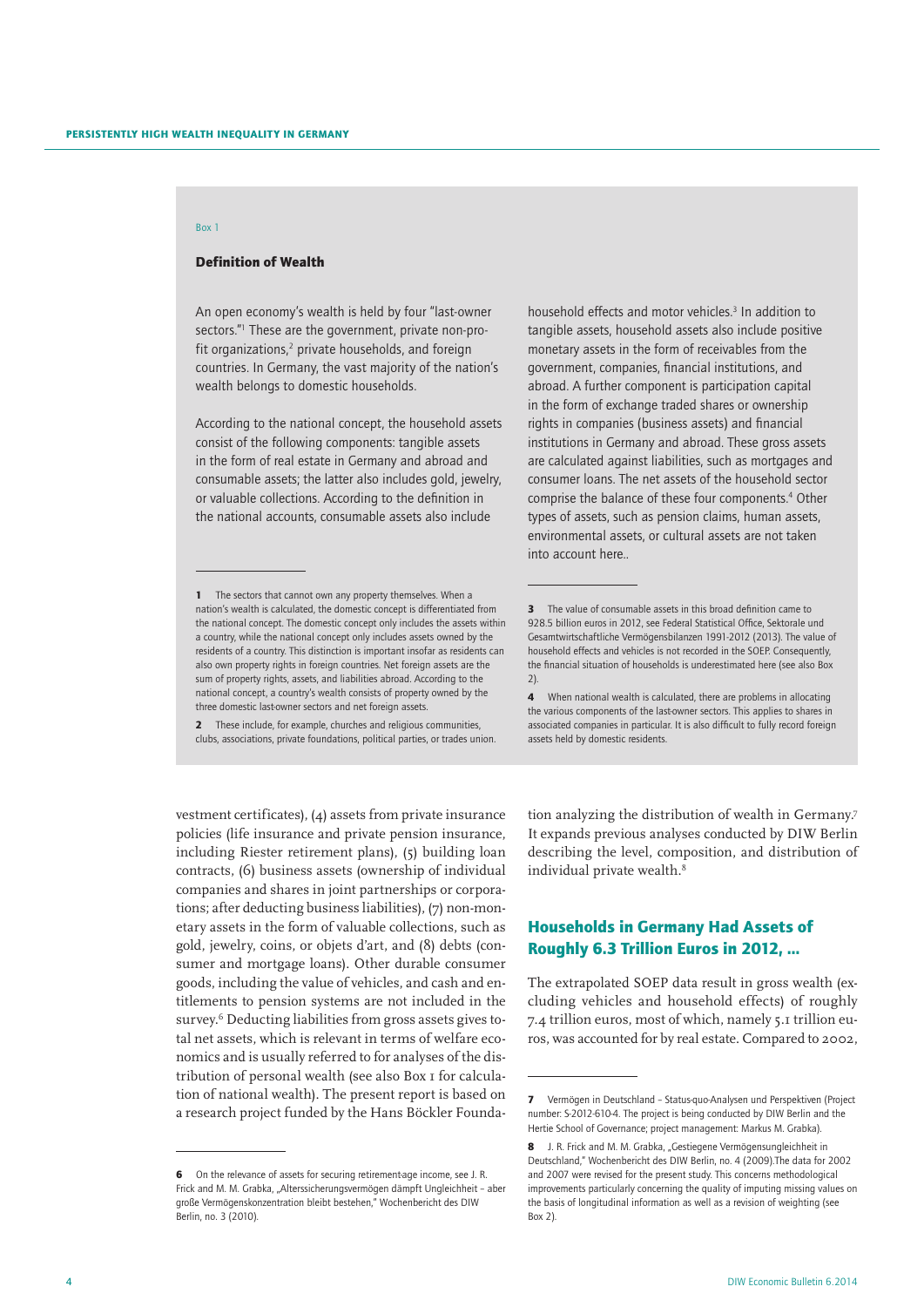## Distribution of Wealth<sup>1</sup> in Germany

|                                                                               |                                   | 2002            |                                   |                                   | 2007            |                                   | 2012                  |                 |                                   |  |
|-------------------------------------------------------------------------------|-----------------------------------|-----------------|-----------------------------------|-----------------------------------|-----------------|-----------------------------------|-----------------------|-----------------|-----------------------------------|--|
|                                                                               | Lower th-<br>reshold <sup>2</sup> | <b>Estimate</b> | Upper th-<br>reshold <sup>2</sup> | Lower th-<br>reshold <sup>2</sup> | <b>Estimate</b> | Upper th-<br>reshold <sup>2</sup> | Lower th-<br>reshold2 | <b>Estimate</b> | Upper th-<br>reshold <sup>2</sup> |  |
| Gini coefficient                                                              | 0.764                             | 0.776           | 0.787                             | 0.786                             | 0.799           | 0.812                             | 0.765                 | 0.780           | 0.794                             |  |
| Percentile ratios                                                             |                                   |                 |                                   |                                   |                 |                                   |                       |                 |                                   |  |
| p90/p50                                                                       | 13.2                              | 14.0            | 14.8                              | 12.5                              | 14.0            | 15.5                              | 11.2                  | 13.0            | 14.8                              |  |
| p75/p50                                                                       | 6.2                               | 6.5             | 6.9                               | 5.5                               | 6.2             | 6.8                               | 5.2                   | 6.0             | 6.8                               |  |
| Mean in euros                                                                 | 76,315                            | 79,941          | 83,567                            | 76,564                            | 81,089          | 85,613                            | 79,218                | 83,308          | 87,399                            |  |
| Percentiles in euros                                                          |                                   |                 |                                   |                                   |                 |                                   |                       |                 |                                   |  |
| p99                                                                           | 706,052                           | 759,969         | 813,885                           | 697,366                           | 787,500         | 877,634                           | 747,813               | 817,279         | 886,744                           |  |
| p95                                                                           | 310,726                           | 323,722         | 336,718                           | 303,898                           | 319,731         | 335,564                           | 304,770               | 323,180         | 341,589                           |  |
| p90                                                                           | 202,074                           | 210,134         | 218,194                           | 198,476                           | 207,695         | 216,913                           | 208,303               | 216,971         | 225,639                           |  |
| p75                                                                           | 93,683                            | 98,130          | 102,577                           | 86,952                            | 91,374          | 95,795                            | 96,519                | 100,000         | 103,481                           |  |
| Median                                                                        | 14,083                            | 15,000          | 15,917                            | 13,353                            | 14,818          | 16,284                            | 14,200                | 16,663          | 19,126                            |  |
| p25                                                                           | 0                                 | 0               | 0                                 | 0                                 | 0               | $\Omega$                          | $\Omega$              | $\Omega$        | $\Omega$                          |  |
| p10                                                                           | $\Omega$                          | $\Omega$        | $\Omega$                          | 0                                 | 0               | $\Omega$                          | $\Omega$              | 0               | 0                                 |  |
| p <sub>5</sub>                                                                | $-2,691$                          | $-1,610$        | $-529$                            | $-4,842$                          | $-4,000$        | $-3,158$                          | $-4,081$              | $-3,150$        | $-2,219$                          |  |
| p1                                                                            | $-23,264$                         | $-20,360$       | $-17,456$                         | $-35,200$                         | $-30,260$       | $-25,320$                         | $-29,556$             | $-24,100$       | $-18,644$                         |  |
| Proportion of individuals with net<br>assets of less than 0 euros, in percent | 4.8                               | 5.2             | 5.6                               | 6.9                               | 7.4             | 7.9                               | 6.7                   | 7.4             | 8.0                               |  |
| Proportion of individuals with net<br>assets equaling 0 euros, in percent     | 20.0                              | 20.6            | 21.3                              | 18.9                              | 19.7            | 20.5                              | 19.3                  | 20.2            | 21.1                              |  |

*1 Individual net assets of individuals aged 17 or over in private households*

*2 95-percent confidence interval.*

*Statistically significant changes relative to the previous survey year are shaded gray.*

*Source: SOEPv29, with 0.1 percent top coding.*

Wealth inequality remains high.

the value of nominal gross assets has risen by approximately 500 billion euros. The increase is due mainly to wealth increases in owner-occupied property, and also in monetary assets.

According to the SOEP, household debts totaled around 1.1 trillion euros in 2012, consisting mostly of mortgage loans of just below one trillion euros. Therefore, the net wealth of German adults in households amounted to about 6.3 trillion euros in 2012.9

# ... Corresponding to 83,000 Euros per Adult

In 2012, net assets per adult (persons aged 17 or over) were roughly 83,000 euros (see Table 1 and Figure 1). The median of wealth distribution, that is, the value separating the wealthier 50 percent of the population

from the poorer half, was 17,000 euros, distinctly lower than the average—a consequence of the unequal distribution of wealth. Roughly one-fifth of all adults had no net assets—seven percent even had debts greater than their gross assets. The wealthiest tenth of the population aged 17 or over had net assets of at least 217,000 euros, and the wealthiest one percent at least 817,000 euros.10 Compared with 2002, there were very few significant changes in wealth distribution. The proportion of individuals with negative net assets increased significantly between 2002 and 2007 and remained at this level through 2012.

© DIW Berlin

In 2012, net assets in western Germany averaged just under 94,000 euros and was therefore more than twice as high as in eastern Germany (see Table 2). The difference is even greater for the median—21,000 euros in the western and just 8,000 euros in the eastern part of the country.

<sup>9</sup> Compared to the calculation of assets performed by the Federal Statistical Office, this shows considerably lower gross and net assets held by private households (see Box 2).

<sup>10</sup> It must be taken into account that, like other similar studies, the SOEP does not entirely cover the upper margin of the distribution of wealth, thus underestimating it, as billionaires or multi-millionaires are not or only insufficiently included in the sample, see also Box 2.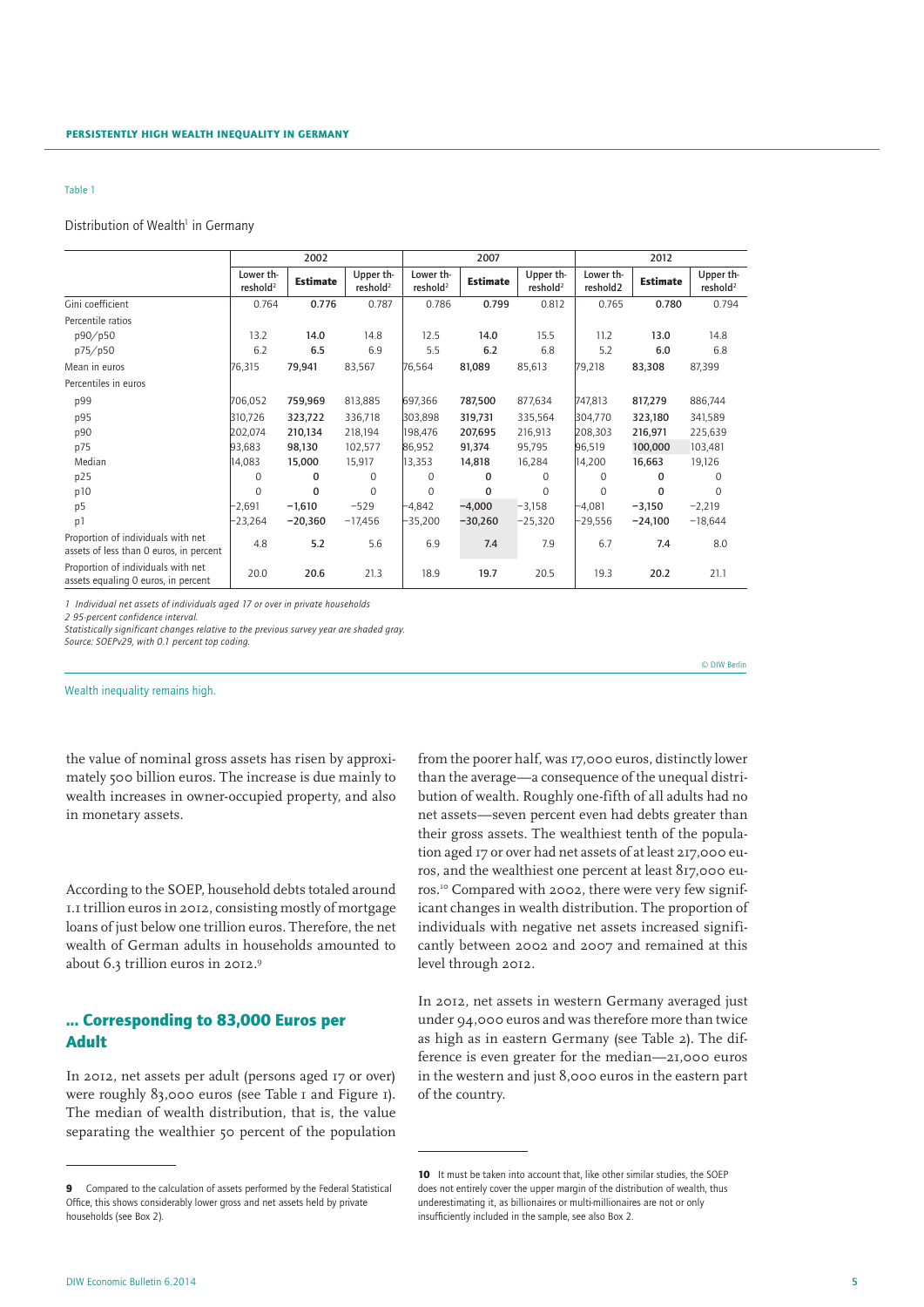# Box 2

## Recording Assets with Surveys

Analyses of wealth distribution based on microdata representative of the population are confronted with a number of methodological and statistical problems. They cannot allow for entitlements to statutory pension insurance to be taken into account. Accumulated pension-related claims are converted into personal earning points that do not reveal a direct reference to social security assets and are therefore rarely included in population surveys (the same applies to occupational pension entitlements). Since the majority of the working population is subject to compulsory pension insurance or has pension-related claims, for example, in the form of training or child-rearing periods, social security assets in the statutory pension scheme represent an important component in household assets. Evaluations of pension insurance data show that 91 percent of men and 87 percent of women aged 65 or over have statutory pension entitlements. (In eastern Germany, the corresponding ratios are even higher at 99 percent.)<sup>1</sup>

Other asset components also cause difficulties in population surveys. According to the concept, household effects are categorized as tangible assets and include all vehicles in the household. Since it is difficult for respondents to give an estimate of the current market value of their entire household effects, the present study only asked about tangible assets in the form of valuable collections, such as gold, jewelry, coins, or objets d'art. As a result of this limitation, tangible assets here are underestimated compared to the national accounts.

In population surveys, assets are usually recorded at the household level and represented in the form of per capita wealth.2 The SOEP has a methodological feature, here, since it records the individual assets of each respondent aged 17 or over. Thus, differences between households and partnerships can be shown in a per capita comparison. The present analyses (with the exception of Table 5 and Figures 4 and 5) refer to the individual assets of people aged 17 or over<sup>3</sup>, i.e., the redistribution of wealth from

3 Assets held by children (under 17 years of age) are ignored as it is assumed these constitute only a very small proportion of total assets.

people with lots of assets to household members with few or no individual assets in a household is not taken into account.

A comparison of aggregated assets based on the SOEP and the sectoral and overall economic balance sheets of the Federal Statistical Office is complicated by a number of differences in distinctions and definitions. First, the Federal Statistical Office lumps households together with private non-profit organizations. Second, in addition to durable consumer goods, other types of assets are also included which are not recorded in the SOEP. These include cash, the value of livestock and crops, equipment, intangible fixed assets, claims against private health insurance companies, commercial loans and commercial holdings in residential buildings. Third, the SOEP records the current market value of real estate while the Federal Statistical Office uses its replacement value. But market value differs significantly from the replacement value of real estate. As a result, in 2002, net assets calculated on the basis of the SOEP totaled almost 90 percent of the figure calculated on the balance sheet of the Federal Statistical Office, but it was only 64 percent in 2012. In the case of real estate, the quantitatively most important asset component, the coverage rate fell from 110 percent to just 82 percent. Here, 73 percent of liabilities are recorded. At 33 percent, aggregate gross monetary assets are significantly underestimated in the SOEP. This is also the case in all other wealth surveys worldwide.

A comparison with the wealth survey conducted by the German Federal Bank in 2010/11 (PHF) shows that the SOEP slightly underestimated per capita net assets at 86,000 euros, compared to 95,000 euros in the PHF. It should also be taken into account here that the PHF conducts a far more detailed survey of the asset situation and thus also takes into account, for example, the value of vehicles.4

Since 2002, the SOEP has attempted to counteract the problem encountered in population surveys of not ascribing meaningful representation to higher income and assets by introducing a partial sample of "high-income households." Against the background of high inequality in personal wealth distribution, particular importance is accorded this sub-sample and the sufficiently large number

<sup>1</sup> Federal Ministry for Labour and Social Affairs, Alterssicherungsbericht 2008, 83. (www.bmas.de/coremedia/generator/29492/property=pdf/2008\_\_11\_\_19\_\_alterssicherungsbericht.pdf).

<sup>2</sup> See, for example, results based on the income and consumption sample (EVS) from the Federal Statistical Office or the PHF study by Deutsche Bundesbank; U. Kalkreuth and H. Hermann, "The PHF: a survey on the assets and finances of households in Germany," Monatsbericht der Deutschen Bundesbank, no. 1.

<sup>4</sup> Kalkreuth and Hermann. "The PHE."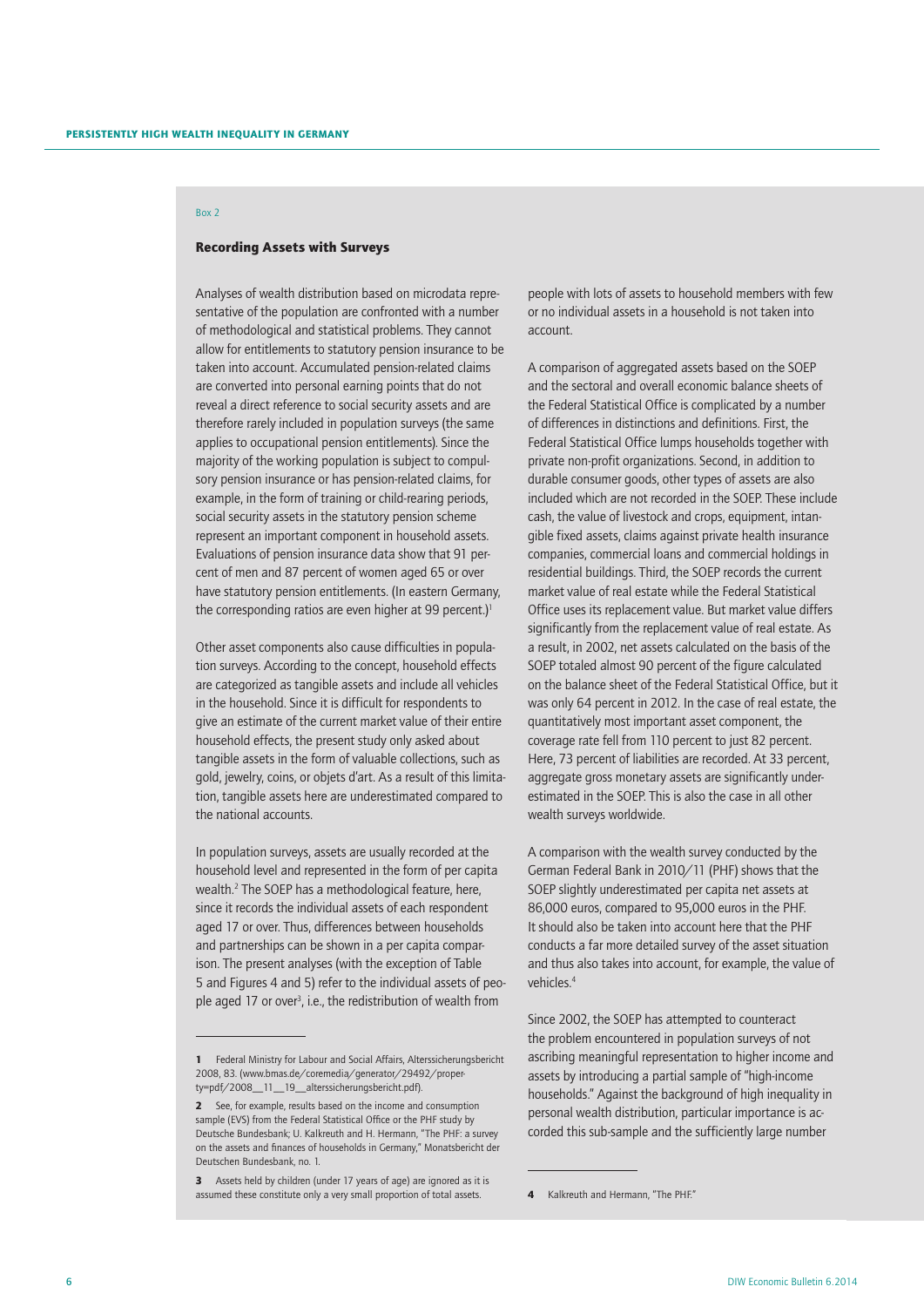# Influence of the Data Revision on Asset Amounts and Distribution<sup>1</sup> in 2002 and 2007

|                          | 2002                            |           |                                 |                                 |              |                                 |                                 | 2007      |                                 |                                 |           |                                 |  |  |  |
|--------------------------|---------------------------------|-----------|---------------------------------|---------------------------------|--------------|---------------------------------|---------------------------------|-----------|---------------------------------|---------------------------------|-----------|---------------------------------|--|--|--|
|                          |                                 | SOEPv29   |                                 |                                 | SOEPv24/v25  |                                 |                                 | SOEPv29   |                                 | SOEPv24/v25                     |           |                                 |  |  |  |
|                          | Lower<br>threshold <sup>2</sup> | Estimate  | Upper<br>threshold <sup>2</sup> | Lower<br>threshold <sup>2</sup> | Estimate     | Upper<br>threshold <sup>2</sup> | Lower<br>threshold <sup>2</sup> | Estimate  | Upper<br>threshold <sup>2</sup> | Lower<br>threshold <sup>2</sup> | Estimate  | Upper<br>threshold <sup>2</sup> |  |  |  |
| Gini coefficient         | 0.774                           | 0.786     | 0.798                           | 0.773                           | 0.785        | 0.798                           | 0.794                           | 0.807     | 0.819                           | 0.785                           | 0.802     | 0.818                           |  |  |  |
| Percentile ratio p90/p50 | 13.3                            | 14.0      | 14.7                            | 13.1                            | 13.9         | 14.7                            | 12.7                            | 14.0      | 15.3                            | 12.6                            | 14.4      | 16.3                            |  |  |  |
| Mean in euros            | 79,163                          | 83,783    | 88,403                          | 78,004                          | 82,436       | 86,869                          | 78,794                          | 84,257    | 89,720                          | 83,040                          | 89,823    | 96,607                          |  |  |  |
| Percentile in euros      |                                 |           |                                 |                                 |              |                                 |                                 |           |                                 |                                 |           |                                 |  |  |  |
| p99                      | 698,761                         | 759,969   | 821,176                         | 704,978                         | 757,475      | 809,971                         | 700,282                         | 787,500   | 874,718                         | 729,408                         | 822,185   | 914,962                         |  |  |  |
| p95                      | 311,660                         | 323,722   | 335,784                         | 299.470                         | 318,357      | 337,245                         | 302,437                         | 319,731   | 337,025                         | 312,306                         | 336,380   | 360,453                         |  |  |  |
| p90                      | 203,464                         | 210,134   | 216,803                         | 200,520                         | 208,306      | 216,092                         | 199,062                         | 207,695   | 216,327                         | 208,401                         | 221,503   | 234,604                         |  |  |  |
| p75                      | 94,046                          | 98,130    | 102,214                         | 92,694                          | 96,660       | 100,627                         | 87,020                          | 91,374    | 95,727                          | 92,965                          | 98,433    | 103,901                         |  |  |  |
| Median                   | 14,296                          | 15,000    | 15,704                          | 14,250                          | 15,000       | 15,750                          | 13,409                          | 14,818    | 16,228                          | 13,117                          | 15,351    | 17,585                          |  |  |  |
| p25                      | $\Omega$                        | $\Omega$  | $\Omega$                        | $\Omega$                        | 0            | $\Omega$                        | $\Omega$                        | 0         | $\Omega$                        | $\Omega$                        | $\Omega$  | $\Omega$                        |  |  |  |
| p10                      | $\mathbf 0$                     | 0         | 0                               | 0                               | $\mathbf{0}$ | $\mathbf 0$                     | $\mathbf 0$                     | 0         | $\mathbf 0$                     | $\mathbf 0$                     | $\Omega$  | 0                               |  |  |  |
| p <sub>5</sub>           | $-2,757$                        | $-1,610$  | $-463$                          | $-2,959$                        | $-1,881$     | $-803$                          | $-5,012$                        | $-4,000$  | $-2,988$                        | $-5,484$                        | $-3,900$  | $-2,316$                        |  |  |  |
| p1                       | $-23,683$                       | $-20,360$ | $-17,037$                       | $-22,311$                       | $-19,455$    | $-16,600$                       | $-36,299$                       | $-30,260$ | $-24,221$                       | $-35,333$                       | $-30.000$ | $-24,667$                       |  |  |  |

*1 People in households, individual assets; 2 95-percent confidence interval.*

*Source: SOEPv29, without top coding.*

of cases of wealthy households in the SOEP.<sup>5</sup> In particular, the relationship between income and wealth distribution for the group of high-income earners can also be represented in more detail, since assets, asset income, and savings depend to a large extent on disposable income. Nevertheless, the problem remains that there are simply no very wealthy people in a sample such as the SOEP. In particular, this applies to billionaires and multi-millionaires. The end result is that the true extent of wealth inequality is underestimated. There are currently no external statistics available in Germany to validate this underestimation, for instance, wealth tax statistics.

Estimating fair market value in a survey is difficult, especially when the object was inherited or purchased a long time ago and respondents do not have sufficient knowledge of the current market. Also, valuing business assets is particularly difficult. In contrast to regular income, asset values can be very volatile and this further complicates their evaluation. This leads, in addition to the overall sensitivity of this issue, to increasing refusals to answer questions or a lack of information on asset-related issues.

As well as extensive checks on the consistency of individual data being conducted, all missing assets in the SOEP

are replaced using multiple imputations.<sup>6</sup> Due to the use of longitudinal data as part of repeated wealth surveys in 2002, 2007, and 2012, the quality of the imputation was better than would have been the case with a single survey.

After extrapolation and weighting factors were applied, SOEP microdata underlying these analyses give a representative picture of the population in households and thus allow conclusions to be drawn about the entire population. Members of the population in institutions (for example, in nursing homes) were not taken into account. The weighting factors correct differences in the designs of the various SOEP samples, as well as the participation behavior of respondents after the first interview. The framework data of the microcensus is adjusted to increase its compatibility with official statistics.

The asset data presented here for 2002 and 2007 deviates from those of earlier publications because repeated revisions of weighting factors were required in the SOEP in the past and the imputation procedure has since undergone a fundamental reworking. Selected key figures are shown in the table before and after revised weighting and improved imputation. There are no significant changes, i.e., the deviations between previous and revised data for 2002 and 2007 still fall within the usual fluctuation range of samples.<sup>7</sup>

© DIW Berlin

<sup>5</sup> J. Schupp, J. R. Frick, J. Goebel, M. M. Grabka, O. Groh-Samberg, and G. G. Wagner, "Zur verbesserten Erfassung von Haushaltsnettoeinkommen und Vermögen in Haushaltssurveys," in T.Druyen, W. Lauterbach, and M. Grundmann (pub.), Reichtum und Vermögen – Zur gesellschaftlichen Bedeutung der Reichtums- und Vermögensforschung (Wiesbaden: 2009), 85-96.

<sup>6</sup> J. R. Frick, M. M. Grabka, and J. Marcus, "Editing and Multiple Imputation of Item-Non-Response in the 2002 Wealth Module of the German Socio-Economic Panel (SOEP)," SOEPpapers on Multidisciplinary Panel Data Research at DIW Berlin, no. 18 (Berlin: 2007).

<sup>7</sup> Frick and Grabka, "Zur verbesserten Erfassung."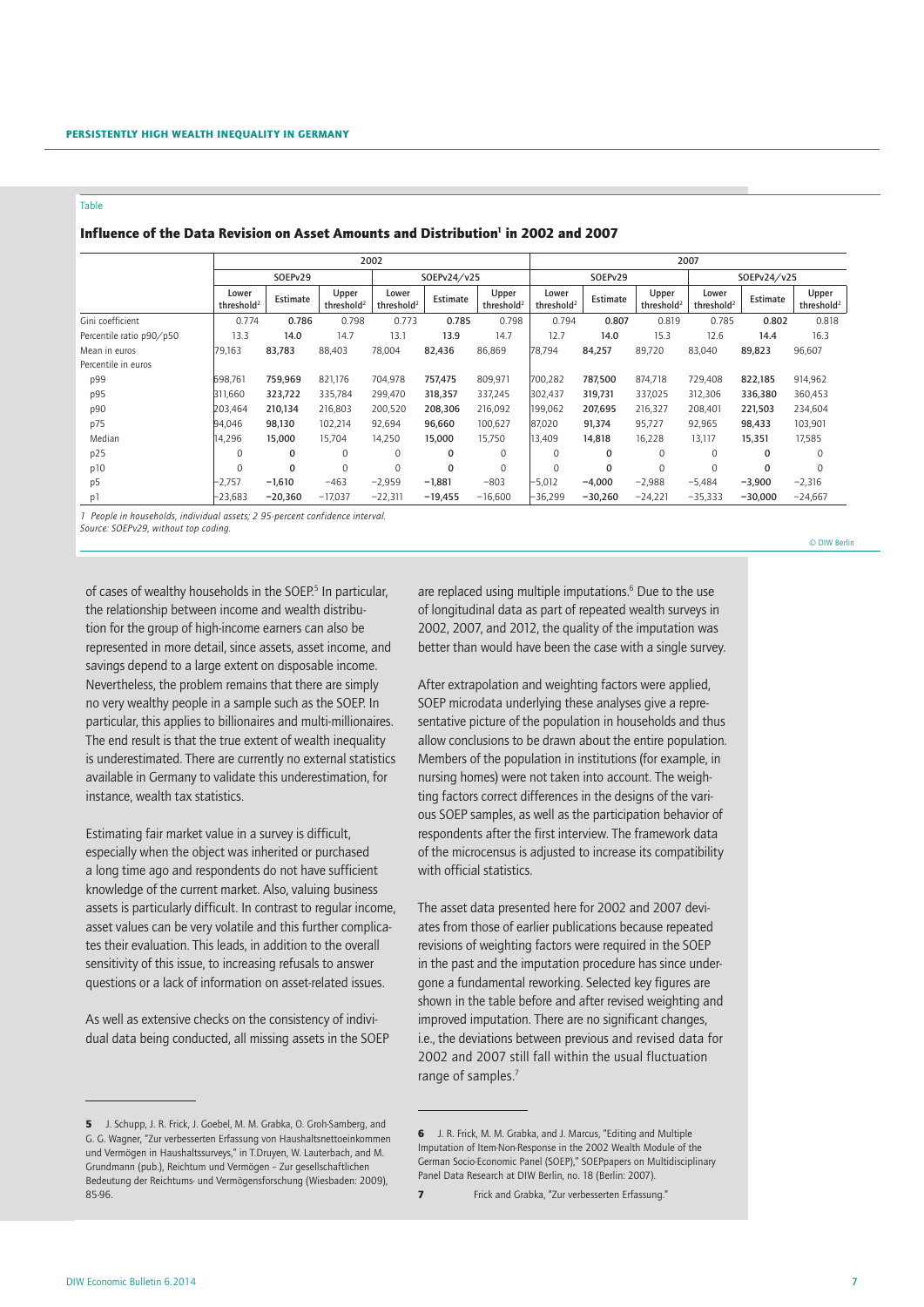#### Figure 1

# Individual<sup>1</sup> Net Assets by Selected Percentiles in Germany In thousands of euros

In thousands of euros



© DIW Berlin

Half the population has net assets of less than 17,000 euros.

In eastern Germany, individuals with net assets of 110,000 euros are among the richest ten percent of adults; in western Germany, this line is crossed at just under 240,000 euros. While average net assets did not change significantly in western Germany between 2002 and 2012, it first declined in eastern Germany and then increased distinctly between 2007 and 2012. This is due to a slight rise in the value of owner-occupied property. The recovery on the eastern German labor market may well have also played a role.

# Wealth Inequality Remains High

The Gini coefficient is a standard measure of wealth inequality. The higher its value, the greater the measured inequality.11 The coefficient for 2012 is 0.78 (see Table

1).12 This makes Germany the country with the highest wealth inequality in the euro area, followed by Austria in second place. The Gini coefficient for France is 0.68, for Italy  $0.61$ , and for Slovakia  $0.45$ .<sup>13</sup> Wealth inequality in the US (Gini coefficient of 0.87 for 2010) is greater than in Germany.

An alternative measure of distribution is the 90-50 decile ratio, which relates the lower bound of the wealth of the richest ten percent of the population to the median of the wealth distribution. In other words, this figure indicates the multiple of "rich" persons' wealth in relation to the midpoint of the wealth distribution. In 2012, the wealth of the "poorest" person in the top ten percent was 13 times greater than that of the person in the middle of the distribution. A comparison of the three years under observation does not show any significant change in wealth inequality.

When interpreting these results, it must be taken into account that a sample which is representative of the population, such as the SOEP, tends to under-report people with very high wealth and consequently underestimates the degree of wealth inequality. It is safe to assume that wealth inequality has increased over the past ten years since, according to the system of national accounts, incomes from entrepreneurial activities and investment incomes have seen above-average growth compared to compensation of employees. These types of incomes are primarily concentrated in the highest decile of income recipients. Wealth is concentrated even more strongly in the top percentiles of the distribution.<sup>14</sup>

# Owner-Occupied Housing of Great Importance

Observing net values exclusively generally conceals important structural differences, both in terms of the composition of wealth and potentially existing debt. For ex-

<sup>11</sup> On the Gini coefficient, see also DIW Glossar, www.diw.de/de/ diw\_01.c.413334.de/presse\_glossar/diw\_glossar/gini\_koeffizient.html (in German only). If all assets are positive, the Gini coefficient is between 0 and 1. A value of 0 means that all the individuals in the comparison hold exactly the same assets. In contrast, a value of 1 means that one person holds all the assets and all the others hold none. In fact, however, net assets may also be negative. In 2012, this was the case for just over seven percent of adults in

Germany. In extreme cases, the Gini coefficient could then take on values greater than 1.

<sup>12</sup> If based on net assets, the Gini coefficient is more than twice as high as it is if based on disposable income, see M. M. Grabka, J. Goebel, "Reduction in Income Inequality Faltering," DIW Economic Bulletin, no. 1 (2014).

<sup>13</sup> P. Mooslechner, "Der ,Household Finance and Consumption Survey' des Eurosystems: Konzeption und Ergebnisse der ersten Erhebungswelle 2010." Paper presented to the General Council of the OeNB, April 25, 2013. The fact that wealth inequality is relatively low in southern European countries may also be due to the fact that property ownership is more widespread there than in Germany. The figures published by the ECB on the level of assets in the euro area have been criticized repeatedly. The Gini coefficient as a measure of wealth inequality is not affected by this as it is independent of the levels of assets.

<sup>14</sup> S. Bach, M. Beznoska, and V. Steiner, "A Wealth Tax on the Rich to Bring down Public Debt? Revenue and Distributional Effects of a Capital Levy," SOEPpaper, no. 397, to be published in Fiscal Studies no. 1 (2014).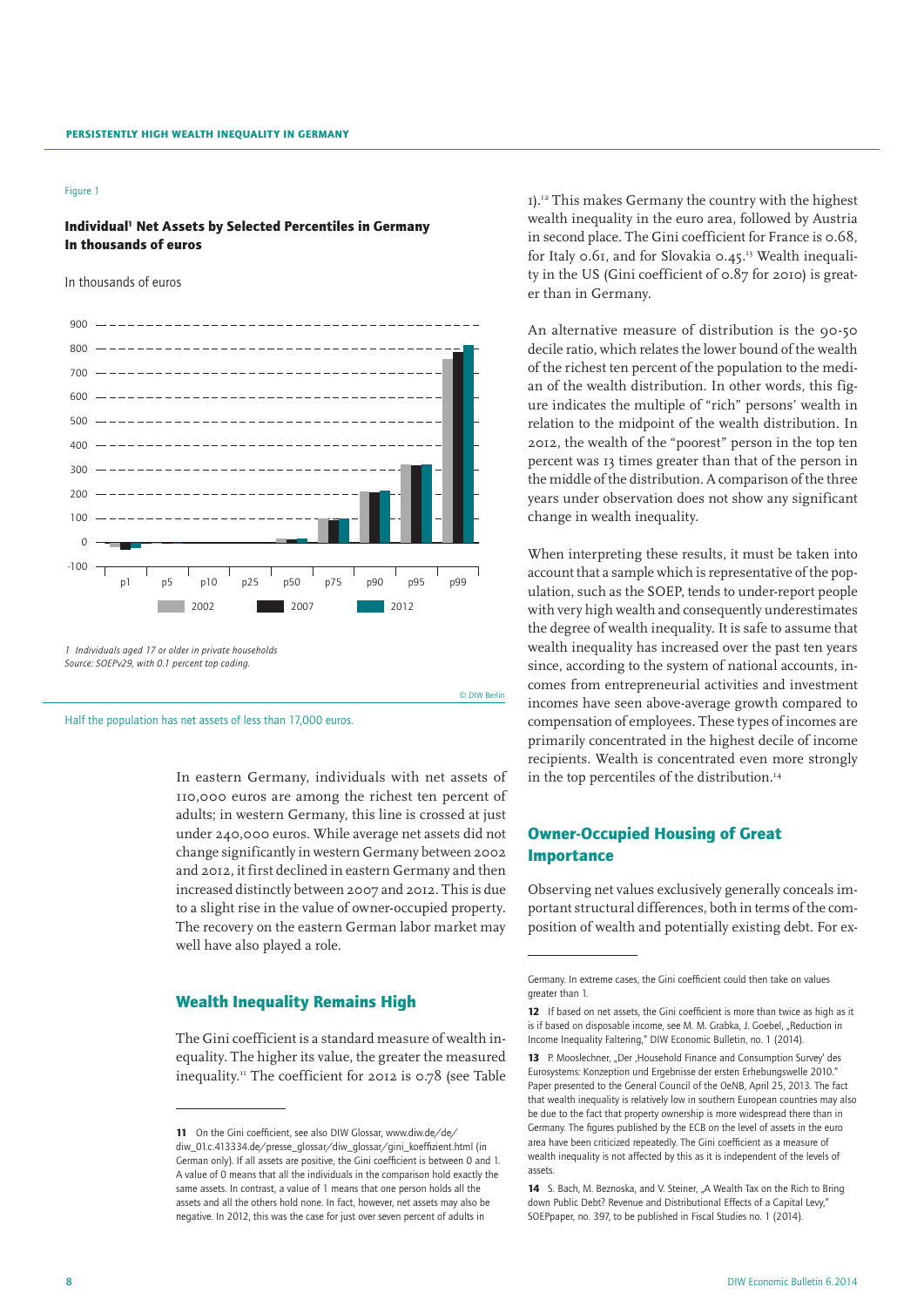## Distribution of Wealth<sup>1</sup> in Western and Eastern Germany

|                                                                               | 2002                            |              |                                 |                                 | 2007            |                                 |                                 | 2012         |                                 |  |  |
|-------------------------------------------------------------------------------|---------------------------------|--------------|---------------------------------|---------------------------------|-----------------|---------------------------------|---------------------------------|--------------|---------------------------------|--|--|
|                                                                               | Lower<br>threshold <sup>2</sup> | Estimate     | Upper<br>threshold <sup>2</sup> | Lower<br>threshold <sup>2</sup> | <b>Estimate</b> | Upper<br>threshold <sup>2</sup> | Lower<br>threshold <sup>2</sup> | Estimate     | Upper<br>threshold <sup>2</sup> |  |  |
| <b>Western Germany</b>                                                        |                                 |              |                                 |                                 |                 |                                 |                                 |              |                                 |  |  |
| Gini coefficient                                                              | 0.750                           | 0.761        | 0.771                           | 0.771                           | 0.784           | 0.797                           | 0.751                           | 0.768        | 0.786                           |  |  |
| Percentile ratios                                                             |                                 |              |                                 |                                 |                 |                                 |                                 |              |                                 |  |  |
| p90/p50                                                                       | 10.8                            | 11.9         | 13.1                            | 11.0                            | 12.7            | 14.3                            | 9.8                             | 11.3         | 12.8                            |  |  |
| p75/p50                                                                       | 5.2                             | 5.6          | 6.1                             | 5.1                             | 5.8             | 6.5                             | 4.8                             | 5.5          | 6.2                             |  |  |
| Mean, in euros                                                                | 85,724                          | 90,004       | 94,283                          | 87,824                          | 93,651          | 99.478                          | 89.171                          | 93,790       | 98,409                          |  |  |
| Percentiles, in euros                                                         |                                 |              |                                 |                                 |                 |                                 |                                 |              |                                 |  |  |
| p99                                                                           | 741,771                         | 834,853      | 927,935                         | 699,732                         | 897,841         | 1,095,949                       | 765,572                         | 876,050      | 986,528                         |  |  |
| p95                                                                           | 336,483                         | 353,200      | 369,917                         | 345,001                         | 366,300         | 387,599                         | 342,559                         | 363,980      | 385,401                         |  |  |
| p90                                                                           | 225,277                         | 235,700      | 246,123                         | 228,855                         | 239,700         | 250,545                         | 228,700                         | 239,300      | 249,900                         |  |  |
| p75                                                                           | 106,958                         | 111,535      | 116,111                         | 105,004                         | 109,900         | 114,796                         | 109,784                         | 116,445      | 123,106                         |  |  |
| Median                                                                        | 17,964                          | 19,800       | 21,636                          | 16,433                          | 18,910          | 21,387                          | 18,061                          | 21,200       | 24,339                          |  |  |
| p25                                                                           | $\mathbf 0$                     | $\mathbf 0$  | $\mathbf 0$                     | $\Omega$                        | $\mathbf 0$     | $\mathbf{0}$                    | $\Omega$                        | 0            | $\Omega$                        |  |  |
| p10                                                                           | $\mathbf 0$                     | $\mathbf 0$  | $\mathbf 0$                     | $\mathbf 0$                     | $\mathbf 0$     | $\mathbf 0$                     | $\Omega$                        | $\mathbf 0$  | $\Omega$                        |  |  |
| p <sub>5</sub>                                                                | $-2,631$                        | $-1,271$     | 89                              | $-4,649$                        | $-3,610$        | $-2,571$                        | $-4,339$                        | $-3,000$     | $-1,661$                        |  |  |
| p1                                                                            | $-22,995$                       | $-19,500$    | $-16.005$                       | $-36,306$                       | $-29,800$       | $-23,294$                       | $-32,691$                       | $-26,380$    | $-20,069$                       |  |  |
| Proportion of individuals with net<br>assets of less than 0 euros, in percent | 4.6                             | 5.0          | 5.5                             | 6.4                             | 7.1             | 7.8                             | 6.4                             | 7.1          | 7.7                             |  |  |
| Proportion of individuals net assets<br>equaling 0 euros, in percent          | 19.9                            | 20.6         | 21.4                            | 18.5                            | 19.3            | 20.1                            | 19.0                            | 19.8         | 20.7                            |  |  |
| <b>Eastern Germany</b>                                                        |                                 |              |                                 |                                 |                 |                                 |                                 |              |                                 |  |  |
| Gini coefficient                                                              | 0.757                           | 0.816        | 0.875                           | 0.792                           | 0.823           | 0.854                           | 0.767                           | 0.792        | 0.817                           |  |  |
| Percentile ratios                                                             |                                 |              |                                 |                                 |                 |                                 |                                 |              |                                 |  |  |
| p90/p50                                                                       | 12.1                            | 14.10        | 15.8                            | 10.2                            | 12.8            | 15.5                            | 11.1                            | 13.8         | 16.5                            |  |  |
| p75/p50                                                                       | 5.2                             | 6.0          | 6.7                             | 4.5                             | 5,6             | 6.7                             | 5.2                             | 6.2          | 7.2                             |  |  |
| Mean, in euros                                                                | 32,281                          | 36,713       | 41,145                          | 29,188                          | 32,007          | 34,827                          | 37,211                          | 41.138       | 45,065                          |  |  |
| Percentiles, in euros                                                         |                                 |              |                                 |                                 |                 |                                 |                                 |              |                                 |  |  |
| p99                                                                           | 263,346                         | 341,657      | 419,967                         | 226,245                         | 274,704         | 323,164                         | 319,600                         | 399,820      | 480,040                         |  |  |
| p95                                                                           | 143,744                         | 153,580      | 163,416                         | 122,440                         | 134,917         | 147,393                         | 152,386                         | 171,359      | 190,332                         |  |  |
| p90                                                                           | 98,627                          | 104,938      | 111,249                         | 84,231                          | 91,014          | 97,796                          | 102,342                         | 111,580      | 120,818                         |  |  |
| p75                                                                           | 40,931                          | 44,850       | 48,769                          | 35,083                          | 39,820          | 44,557                          | 45,422                          | 50,000       | 54,578                          |  |  |
| Median                                                                        | 6,427                           | 7,500        | 8,573                           | 5,607                           | 7,100           | 8,593                           | 6,429                           | 8,080        | 9,730                           |  |  |
| p25                                                                           | $\boldsymbol{0}$                | $\mathbf 0$  | $\mathbf 0$                     | $\mathbf{0}$                    | $\mathbf 0$     | $\mathbf 0$                     | $\mathbf 0$                     | $\mathbf 0$  | $\mathbf{0}$                    |  |  |
| p10                                                                           | $\Omega$                        | $\mathbf{0}$ | $\Omega$                        | $-33$                           | $\mathbf 0$     | 33                              | $-107$                          | $\mathbf{0}$ | 107                             |  |  |
| p <sub>5</sub>                                                                | $-4,386$                        | $-3,000$     | $-1,614$                        | $-6,363$                        | $-4,731$        | $-3,100$                        | $-4,879$                        | $-3,600$     | $-2,321$                        |  |  |
| p1                                                                            | $-31,746$                       | $-24,840$    | $-17,934$                       | $-39,458$                       | $-28,120$       | $-16,782$                       | -18,991                         | $-15,600$    | $-12,209$                       |  |  |
| Proportion of individuals with net<br>assets of less than 0 euros, in percent | 5.2                             | 6.0          | 6.8                             | 7.3                             | 8.5             | 9.7                             | 7.4                             | 8.9          | 10.3                            |  |  |
| Proportion of individuals with net<br>assets equaling 0 euros, in percent     | 19.4                            | 20.7         | 22.1                            | 19.6                            | 21.0            | 22.4                            | 20.0                            | 21.9         | 23.8                            |  |  |

*1 Individual net assets of individuals aged 17 or over in private households.*

*2 95-percent confidence interval.*

*Statistically significant changes relative to the previous survey year are shaded gray. Source: SOEPv29, with 0.1 percent top coding.*

On average, net assets in western Germany are more than twice as high as in eastern Germany.

© DIW Berlin

ample, low net assets may be the result of high net assets and simultaneous high debt (for example, young families burdened with mortgages just after purchasing a home), or it might simply mean low monetary assets. Just under half of the adult population (47 percent) had monetary assets in 2012 (savings accounts, savings bonds and Pfandbriefe, stocks, and investment certificates) or assets in the form of private insurance policies and building loan contracts (51 percent) (see Ta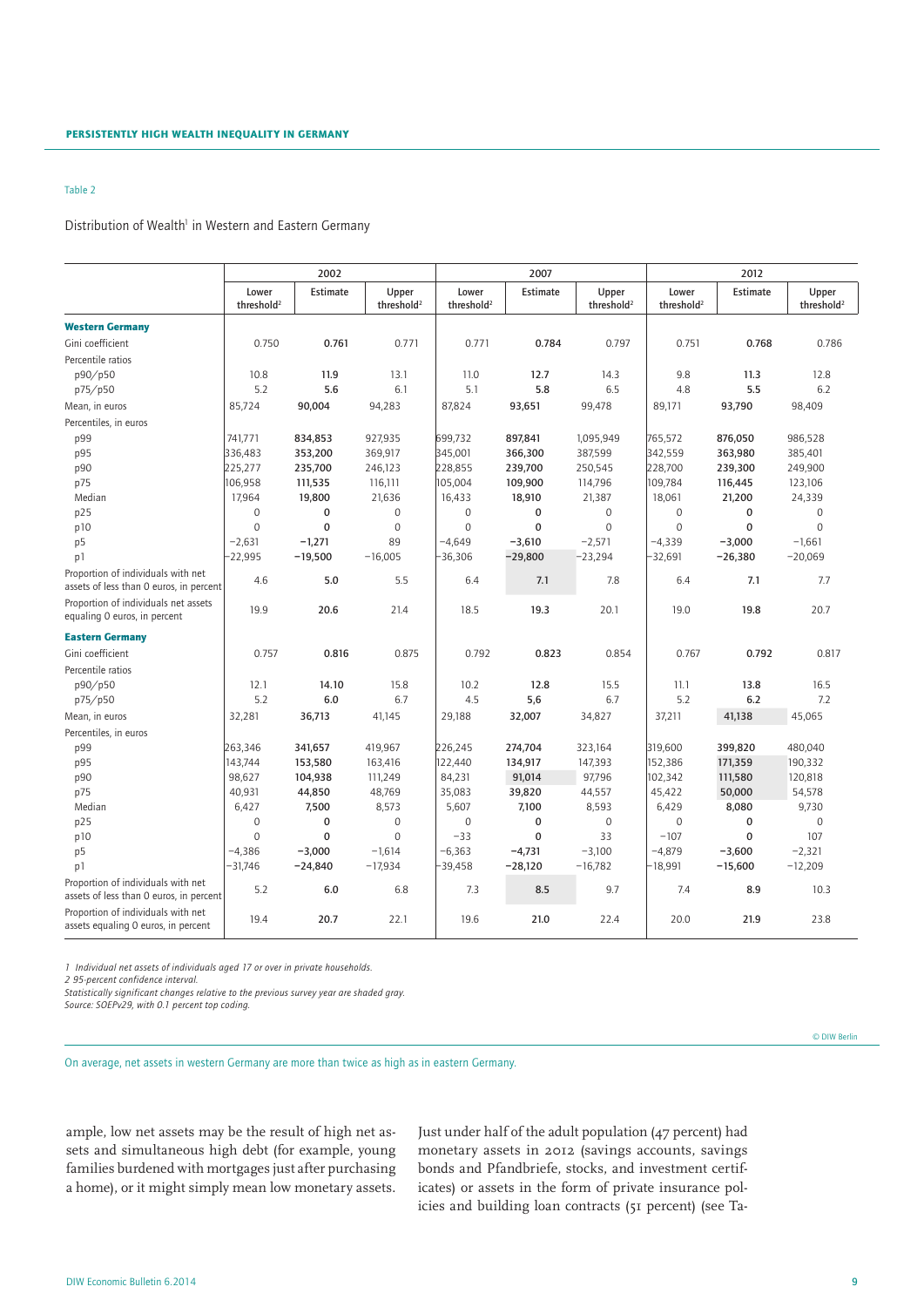ble 3). The prevalence of private insurance policies has increased significantly since 2002. One reason for this is Riester retirement plans, introduced in early 2000.<sup>15</sup> On average, the value of these investments was approximately 29,000 euros in monetary assets and about 18,000 euros in private insurance policies. The value of monetary assets has increased by 7,000 euros or 30 percent since 2002.<sup>16</sup>

For all adults, owner-occupied property is the quantitatively most important form of wealth, at 54,000 euros. Almost 40 percent have this form of investment in their portfolios;<sup>17</sup> just one-tenth hold other types of real estate, which are clearly much less prevalent. For those with owner-occupied real estate, this accounts for approximately 141,000 euros on average. The corresponding figure for other real estate is 156,000 euros.

Liabilities have increased significantly: the proportion of Germans in debt rose from 27.5 in 2002 to just under 32 percent in 2012. This is the result of a single factor: the greater prevalence of consumer loans. The volume of these loans has declined significantly, however—from over 21,000 euros to just under 15,000 euros. In other words, smaller liabilities, for example, for purchasing articles of daily use, play a more important role.<sup>18</sup> The situation is different for mortgages on owner-occupied housing. Although the prevalence of these liabilities has not changed, their values increased by 17 percent, from 47,000 euros in 2002 to 55,000 euros in 2012. Low interest rates for financing real estate purchases are likely to have had an effect here, leading to a demand for bigger mortgages.

Only four percent of all individuals own business assets, yet they account for just below ten percent of total net assets. Accordingly, the average amount of business assets held by people owning a business was more than 190,000 euros in 2012.

Owning property and taking out mortgages are still more prevalent in western than eastern Germany. In contrast, consumer loans are significantly more com-

mon in eastern Germany. As expected, the value of owner-occupied housing was considerably lower in eastern Germany (88,000 euros) in 2012 than in western Germany (151,000 euros).<sup>19</sup> The volume of consumer loans, however, did not differ significantly, at 12,000 and 15,000 euros, respectively.

# Individual Position Regarding Wealth Strongly Dependent on Age

For western Germany, a comparison of wealth across age groups shows a distinct life-cycle pattern (see Figure 2): in 2012, the average net assets of young adults up to 25 years of age were less than 7,000 euros. After completing their education and entering the labor force, they have the opportunity to save and accumulate wealth; at the same time, the probability of inheriting or being endowed with wealth is higher. As a result, average net total assets increase markedly from age 26 on. The highest average individual net assets—just under 175,000 euros—are owned by the group aged 66 to 70. Here, the establishment of net assets in the form of real estate is particularly important as it is often paid off by retirement age. In older age, wealth is typically drawn on, resulting in a slight decline in average net wealth.

A comparison of western and eastern Germany reveals that there are no longer any significant differences in net wealth up to the age of  $\Delta$ o. When entering the labor force, people usually have few assets, so the significant differences are in fact of little consequence. However, older cohorts in eastern Germany fall far behind the level in western Germany since their average assets total only just over 50,000 euros.20 The large difference can be explained by the fact that citizens of the former German Democratic Republic have lacked opportunities to save because of a low wage level and high unemployment in eastern Germany. The differences in wealth between east and west are therefore expected to continue to exist as they carry over in the form of intergenerational transfers.

<sup>15</sup> J. Geyer, "Riester-Rente: Rezept gegen Altersarmut?," Wochenbericht des DIW Berlin, no. 45 (2011).

<sup>16</sup> According to the Federal Statistical Office, Sektorale und Gesamtwirtschaftliche, aggregate gross monetary assets held by private households increased by 38 percent between 2002 and 2012.

<sup>17</sup> Although it is true that 53 percent of all residents of Germany lived in households with owner-occupied property in 2011, the proportion of people with owner-occupied property was only 38 percent. In many households owner-occupied property belongs to just one household member; in particular, grown children still living with their parents are generally only "co-residents" but not ..co-owners.'

<sup>18</sup> Zero-interest financing offered by retailers likely contributed to this situation.

<sup>19</sup> The strong increase in rental and purchase prices for real estate since 2010, which has been reported on frequently, is concentrated primarily on certain metropolitan regions such as Munich or Berlin. On average, real estate prices have increased by only 1.7 percent per year in real terms, following more than ten years of declining real house prices, see J. Möbert, H. Peters, and M. Lechler, "Deutschlands Hauspreise aus internationaler und historischer Perspektive," Wirtschaftsdienst, no. 1 (2014): 76-78.

<sup>20</sup> It is striking that a comparison of cohorts shows that eastern Germans born in 1957 or earlier (at least 51 years of age in 2012) have not been increasing their assets over the past ten years.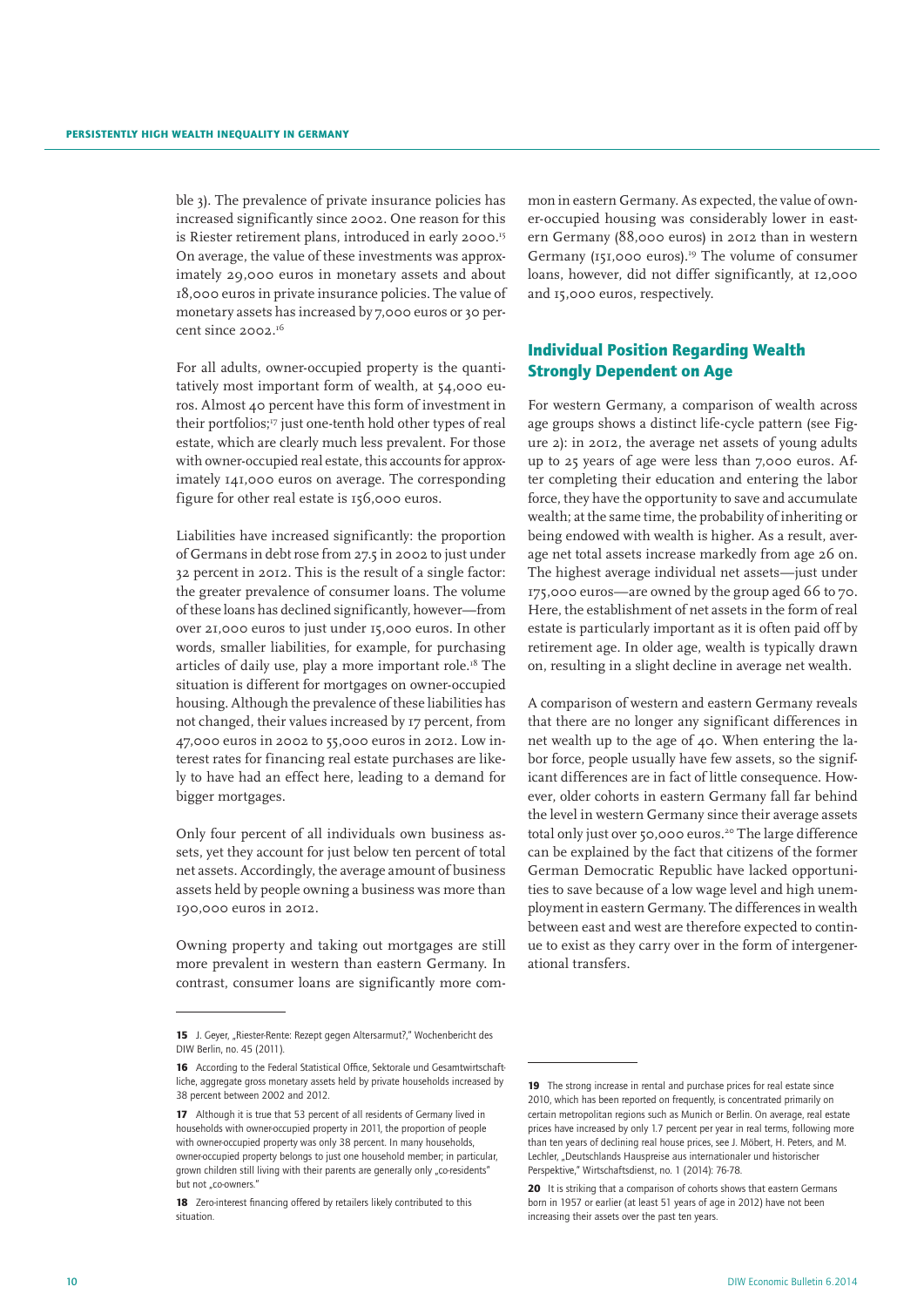# **Components of Individual<sup>1</sup> Net Assets**

| 2002<br>2007<br>2012<br>2002<br>2002<br>2007<br>2012<br>2007<br>2012<br>Lower <sup>2</sup><br>Estimate<br>Upper $2$<br>Lower <sup>2</sup><br>Estimate<br>Upper $2$<br>Lower <sup>2</sup><br>Estimate<br>Upper $2$<br>Percentage of people owning assets in the population aged 17 or older<br>70.4<br>756<br>70.4<br>74.4<br>73.6<br>74.7<br>69.7<br>71.1<br>73.5<br>7.3<br>75.1<br>76.5<br>77.4<br>76.9<br>70.4<br>Gross wealth<br>36.1<br>38.1<br>400<br>30.8<br>Owner-occupied property<br>37.0<br>3.7<br>38.3<br>35.2<br>37.0<br>37.3<br>38.2<br>39.1<br>39.6<br>294<br>28.2<br>Other real estate<br>9.2<br>9.7<br>10.2<br>9.3<br>9.9<br>10.4<br>9.3<br>10.0<br>10.7<br>10.5<br>10.7<br>10.7<br>6.7<br>7.0<br>6.5<br><b>Financial assets</b><br>45.3<br>48.3<br>44.7<br>45.5<br>46.3<br>46.8<br>47.7<br>48.7<br>45.7<br>46.8<br>47.9<br>47.4<br>46.2<br>45.6<br>44.3<br><b>Business assets</b><br>4.1<br>4.4<br>4.7<br>3.6<br>4.0<br>4.5<br>3.9<br>4.2<br>4.5<br>4.5<br>4.1<br>4.3<br>4.0<br>3.7<br>4.0<br>Valuables<br>2.9<br>8.5<br>9.0<br>9.5<br>5.3<br>5.8<br>6.2<br>5.7<br>6.2<br>6.7<br>10.1<br>6.4<br>7.0<br>4.2<br>3.4<br>Insurance policies and building<br>46.9<br>48.0<br>49.1<br>50.9<br>51.8<br>52.8<br>49.5<br>50.5<br>51.4<br>47.5<br>52.1<br>50.2<br>50.1<br>50.8<br>51.6<br>loan contracts<br>39.9<br>39.0<br>Insurance policies<br>39.0<br>39.7<br>40.5<br>38.1<br>39.1<br>40.1<br>38.4<br>$\qquad \qquad -$<br>41.9<br>$\overline{a}$<br>$\overline{\phantom{0}}$<br>$\overline{a}$<br>29.4<br>29.1<br>29.9<br>29.9<br>29.7<br>27.3<br>28.6<br>30.2<br>28.2<br>$\overline{a}$<br>$\overline{\phantom{a}}$<br>26.6<br>Building loan assets<br>$\overline{\phantom{a}}$<br>$\overline{\phantom{a}}$<br>$\overline{a}$<br>31.4<br>28.9<br>26.8<br>27.5<br>28.3<br>30.0<br>30.9<br>31.8<br>30.8<br>31.7<br>32.6<br>28.4<br>32.2<br>23.7<br>29.6<br>Debt<br>Mortgages on owner-occupied<br>17.9<br>18.5<br>19.2<br>16.9<br>17.5<br>18.1<br>17.0<br>17.7<br>18.4<br>19.4<br>18.5<br>18.7<br>14.6<br>13.9<br>13.4<br>housing<br>3.9<br>4.8<br>4.8<br>Mortgages on other real estate<br>4.2<br>4.5<br>3.9<br>4.3<br>4.7<br>3.7<br>4.1<br>4.6<br>4.6<br>1.7<br>2.3<br>2.2<br>11.2<br>17.2<br>15.8<br>11.5<br>15.9<br>13.0<br>18.4<br>11.7<br>12.3<br>15.6<br>16.4<br>16.4<br>17.1<br>15.5<br>20.1<br>Consumer loans<br>Asset components as percentages of net assets<br>Gross wealth<br>119<br>120<br>119<br>118<br>117<br>116<br>125<br>124<br>119<br>59<br>52<br>62<br>63<br>62<br>57<br>69<br>61<br>57<br>Owner-occupied property<br>19<br>8<br>Other real estate<br>20<br>21<br>18<br>21<br>17<br>10<br>9<br>12<br>15<br>12<br>13<br>Financial assets<br>16<br>14<br>16<br>16<br>16<br><b>Business assets</b><br>11<br>11<br>9<br>11<br>10<br>8<br>13<br>10<br>10<br>$\overline{2}$<br>Valuables<br>$\overline{2}$<br>2<br>1<br>3<br>1<br>-1<br>1<br>$\mathbf{1}$<br>Insurance policies and building<br>11<br>12<br>11<br>11<br>11<br>10<br>14<br>13<br>14<br>loan contracts<br>8<br>Insurance policies<br>9<br>8<br>7<br>9<br>9<br>$\overline{\phantom{0}}$<br>$\overline{\phantom{m}}$<br>3<br>3<br>3<br>5<br>3<br>Building loan assets<br>4<br>$\overline{a}$<br>$\overline{\phantom{a}}$<br>20<br>19<br>17<br>16<br>Debt<br>19<br>18<br>25<br>24<br>19<br>Mortgages on owner-occupied<br>10<br>11<br>11<br>10<br>10<br>15<br>15<br>11<br>10<br>housing<br>5<br>5<br>Mortgages on other real estate<br>5<br>5<br>3<br>3<br>3<br>$\overline{4}$<br>4<br>$\overline{2}$<br>3<br>3<br>3<br>$\overline{2}$<br>$\overline{7}$<br>6<br>5<br>Consumer loans<br>3<br>100<br>100<br>100<br>100<br>100<br>100<br>100<br>100<br>Net assets<br>100<br>Assets per owner aged 17 or older (mean)<br>Gross wealth<br>125,921<br>13,504<br>137,087<br>124,284<br>131,525<br>138.765<br>132,596<br>137,855<br>150,592 148,368 61,426<br>55,001<br>67,287<br>127,338<br>147,755<br>136,041<br>13,752<br>134,442<br>138,354<br>142,266<br>136,551<br>141,085<br>145,618<br>147,627<br>149,276 151,356<br>87,499<br>80,785<br>87,338<br>Owner-occupied property<br>141,463<br>196,690 170,498<br>46,945<br>62,921<br>Other real estate<br>149,763<br>171,980<br>194,197<br>154,102<br>175,943<br>197,784<br>129,804<br>155,553<br>181,301<br>188,034<br>60,150<br>21,121<br>22,306<br>23,491<br>23,479<br>26,889<br>30,300<br>26,354<br>28,996<br>31,637<br>24,540<br>30,177<br>31,737<br>12,892<br>13,281<br>17,198<br>Financial assets<br>135,485<br>157,212<br>222.933<br>288,655<br>191,368<br>235,326<br>231,670<br>251,535 208,442 118,368 98,320<br>118,662<br><b>Business assets</b><br>212,347<br>289,208<br>147.409<br>Valuables<br>10,091<br>18,089<br>36,701<br>15,824<br>22,975<br>11,713<br>26,087<br>8,203<br>22,452<br>11,896<br>15,438<br>18,980<br>17,614<br>24,344<br>8,776<br>Insurance policies and building<br>18,283<br>19,569<br>19,718<br>20,848<br>17,490<br>19,779<br>20,288<br>20,854<br>18,587<br>18,634<br>21,899<br>22,061<br>10,072<br>10,322<br>12,164<br>loan contracts<br>19,721<br>15,465<br>17,890<br>20,761<br>18,375<br>8,957<br>Insurance policies<br>17,081<br>18,401<br>16,678<br>10,431<br>-<br>$\overline{\phantom{a}}$<br>$\overline{\phantom{0}}$<br>$\overline{\phantom{0}}$<br>Building loan assets<br>9,076<br>9,894<br>10,712<br>9,380<br>10,482<br>10,707<br>10,550<br>6,411<br>9,931<br>7,154<br>-<br>-<br>$\qquad \qquad -$<br>30,936<br>Debt<br>49,637<br>53,040<br>56,444<br>48,338<br>51,362<br>54,387<br>47,167<br>50,079<br>52,990<br>56,325<br>56,188<br>54,445<br>36,087<br>30,557<br>Mortgages on owner-occupied<br>45,006<br>47,412<br>55,646<br>49,817<br>51,625<br>53,635<br>51,947<br>55,314<br>58,681<br>49,119<br>56,290<br>58,166<br>37,675<br>39,840<br>39,256<br>housing<br>Mortgages on other real estate<br>86,035<br>103,344<br>120,653<br>88,199<br>105,391<br>122,584<br>68,348<br>89,380<br>110,411<br>106,567 111,977<br>92,129<br>62,907<br>51,878<br>66,335<br>17,620<br>16,209<br>14,691<br>16,746<br>21,742<br>15,613<br>15,532<br>20,134<br>Consumer loans<br>21,407<br>25,194<br>13,497<br>14,853<br>12,637<br>12,293<br>12,084 |  | Germany |  |  |  |  |  |  |  | <b>Western Germany</b> |  |  | <b>Eastern Germany</b> |  |  |
|---------------------------------------------------------------------------------------------------------------------------------------------------------------------------------------------------------------------------------------------------------------------------------------------------------------------------------------------------------------------------------------------------------------------------------------------------------------------------------------------------------------------------------------------------------------------------------------------------------------------------------------------------------------------------------------------------------------------------------------------------------------------------------------------------------------------------------------------------------------------------------------------------------------------------------------------------------------------------------------------------------------------------------------------------------------------------------------------------------------------------------------------------------------------------------------------------------------------------------------------------------------------------------------------------------------------------------------------------------------------------------------------------------------------------------------------------------------------------------------------------------------------------------------------------------------------------------------------------------------------------------------------------------------------------------------------------------------------------------------------------------------------------------------------------------------------------------------------------------------------------------------------------------------------------------------------------------------------------------------------------------------------------------------------------------------------------------------------------------------------------------------------------------------------------------------------------------------------------------------------------------------------------------------------------------------------------------------------------------------------------------------------------------------------------------------------------------------------------------------------------------------------------------------------------------------------------------------------------------------------------------------------------------------------------------------------------------------------------------------------------------------------------------------------------------------------------------------------------------------------------------------------------------------------------------------------------------------------------------------------------------------------------------------------------------------------------------------------------------------------------------------------------------------------------------------------------------------------------------------------------------------------------------------------------------------------------------------------------------------------------------------------------------------------------------------------------------------------------------------------------------------------------------------------------------------------------------------------------------------------------------------------------------------------------------------------------------------------------------------------------------------------------------------------------------------------------------------------------------------------------------------------------------------------------------------------------------------------------------------------------------------------------------------------------------------------------------------------------------------------------------------------------------------------------------------------------------------------------------------------------------------------------------------------------------------------------------------------------------------------------------------------------------------------------------------------------------------------------------------------------------------------------------------------------------------------------------------------------------------------------------------------------------------------------------------------------------------------------------------------------------------------------------------------------------------------------------------------------------------------------------------------------------------------------------------------------------------------------------------------------------------------------------------------------------------------------------------------------------------------------------------------------------------------------------------------------------------------------------------------------------------------------------------------------------------------------------------------------------------------------------------------------------------------------------------------------------------------------------------------------------------------------------------------------------------------------------------------------------------------------------------------------------------------------------------------------------------------------------------------------------------------------------------------------------------------------------------------------------------------------------------------------------------------------------------------------------------------------------------------------------------------------------------------------------------------------------------------------------------------|--|---------|--|--|--|--|--|--|--|------------------------|--|--|------------------------|--|--|
|                                                                                                                                                                                                                                                                                                                                                                                                                                                                                                                                                                                                                                                                                                                                                                                                                                                                                                                                                                                                                                                                                                                                                                                                                                                                                                                                                                                                                                                                                                                                                                                                                                                                                                                                                                                                                                                                                                                                                                                                                                                                                                                                                                                                                                                                                                                                                                                                                                                                                                                                                                                                                                                                                                                                                                                                                                                                                                                                                                                                                                                                                                                                                                                                                                                                                                                                                                                                                                                                                                                                                                                                                                                                                                                                                                                                                                                                                                                                                                                                                                                                                                                                                                                                                                                                                                                                                                                                                                                                                                                                                                                                                                                                                                                                                                                                                                                                                                                                                                                                                                                                                                                                                                                                                                                                                                                                                                                                                                                                                                                                                                                                                                                                                                                                                                                                                                                                                                                                                                                                                                                                                                                     |  |         |  |  |  |  |  |  |  |                        |  |  |                        |  |  |
|                                                                                                                                                                                                                                                                                                                                                                                                                                                                                                                                                                                                                                                                                                                                                                                                                                                                                                                                                                                                                                                                                                                                                                                                                                                                                                                                                                                                                                                                                                                                                                                                                                                                                                                                                                                                                                                                                                                                                                                                                                                                                                                                                                                                                                                                                                                                                                                                                                                                                                                                                                                                                                                                                                                                                                                                                                                                                                                                                                                                                                                                                                                                                                                                                                                                                                                                                                                                                                                                                                                                                                                                                                                                                                                                                                                                                                                                                                                                                                                                                                                                                                                                                                                                                                                                                                                                                                                                                                                                                                                                                                                                                                                                                                                                                                                                                                                                                                                                                                                                                                                                                                                                                                                                                                                                                                                                                                                                                                                                                                                                                                                                                                                                                                                                                                                                                                                                                                                                                                                                                                                                                                                     |  |         |  |  |  |  |  |  |  |                        |  |  |                        |  |  |
|                                                                                                                                                                                                                                                                                                                                                                                                                                                                                                                                                                                                                                                                                                                                                                                                                                                                                                                                                                                                                                                                                                                                                                                                                                                                                                                                                                                                                                                                                                                                                                                                                                                                                                                                                                                                                                                                                                                                                                                                                                                                                                                                                                                                                                                                                                                                                                                                                                                                                                                                                                                                                                                                                                                                                                                                                                                                                                                                                                                                                                                                                                                                                                                                                                                                                                                                                                                                                                                                                                                                                                                                                                                                                                                                                                                                                                                                                                                                                                                                                                                                                                                                                                                                                                                                                                                                                                                                                                                                                                                                                                                                                                                                                                                                                                                                                                                                                                                                                                                                                                                                                                                                                                                                                                                                                                                                                                                                                                                                                                                                                                                                                                                                                                                                                                                                                                                                                                                                                                                                                                                                                                                     |  |         |  |  |  |  |  |  |  |                        |  |  |                        |  |  |
|                                                                                                                                                                                                                                                                                                                                                                                                                                                                                                                                                                                                                                                                                                                                                                                                                                                                                                                                                                                                                                                                                                                                                                                                                                                                                                                                                                                                                                                                                                                                                                                                                                                                                                                                                                                                                                                                                                                                                                                                                                                                                                                                                                                                                                                                                                                                                                                                                                                                                                                                                                                                                                                                                                                                                                                                                                                                                                                                                                                                                                                                                                                                                                                                                                                                                                                                                                                                                                                                                                                                                                                                                                                                                                                                                                                                                                                                                                                                                                                                                                                                                                                                                                                                                                                                                                                                                                                                                                                                                                                                                                                                                                                                                                                                                                                                                                                                                                                                                                                                                                                                                                                                                                                                                                                                                                                                                                                                                                                                                                                                                                                                                                                                                                                                                                                                                                                                                                                                                                                                                                                                                                                     |  |         |  |  |  |  |  |  |  |                        |  |  |                        |  |  |
|                                                                                                                                                                                                                                                                                                                                                                                                                                                                                                                                                                                                                                                                                                                                                                                                                                                                                                                                                                                                                                                                                                                                                                                                                                                                                                                                                                                                                                                                                                                                                                                                                                                                                                                                                                                                                                                                                                                                                                                                                                                                                                                                                                                                                                                                                                                                                                                                                                                                                                                                                                                                                                                                                                                                                                                                                                                                                                                                                                                                                                                                                                                                                                                                                                                                                                                                                                                                                                                                                                                                                                                                                                                                                                                                                                                                                                                                                                                                                                                                                                                                                                                                                                                                                                                                                                                                                                                                                                                                                                                                                                                                                                                                                                                                                                                                                                                                                                                                                                                                                                                                                                                                                                                                                                                                                                                                                                                                                                                                                                                                                                                                                                                                                                                                                                                                                                                                                                                                                                                                                                                                                                                     |  |         |  |  |  |  |  |  |  |                        |  |  |                        |  |  |
|                                                                                                                                                                                                                                                                                                                                                                                                                                                                                                                                                                                                                                                                                                                                                                                                                                                                                                                                                                                                                                                                                                                                                                                                                                                                                                                                                                                                                                                                                                                                                                                                                                                                                                                                                                                                                                                                                                                                                                                                                                                                                                                                                                                                                                                                                                                                                                                                                                                                                                                                                                                                                                                                                                                                                                                                                                                                                                                                                                                                                                                                                                                                                                                                                                                                                                                                                                                                                                                                                                                                                                                                                                                                                                                                                                                                                                                                                                                                                                                                                                                                                                                                                                                                                                                                                                                                                                                                                                                                                                                                                                                                                                                                                                                                                                                                                                                                                                                                                                                                                                                                                                                                                                                                                                                                                                                                                                                                                                                                                                                                                                                                                                                                                                                                                                                                                                                                                                                                                                                                                                                                                                                     |  |         |  |  |  |  |  |  |  |                        |  |  |                        |  |  |
|                                                                                                                                                                                                                                                                                                                                                                                                                                                                                                                                                                                                                                                                                                                                                                                                                                                                                                                                                                                                                                                                                                                                                                                                                                                                                                                                                                                                                                                                                                                                                                                                                                                                                                                                                                                                                                                                                                                                                                                                                                                                                                                                                                                                                                                                                                                                                                                                                                                                                                                                                                                                                                                                                                                                                                                                                                                                                                                                                                                                                                                                                                                                                                                                                                                                                                                                                                                                                                                                                                                                                                                                                                                                                                                                                                                                                                                                                                                                                                                                                                                                                                                                                                                                                                                                                                                                                                                                                                                                                                                                                                                                                                                                                                                                                                                                                                                                                                                                                                                                                                                                                                                                                                                                                                                                                                                                                                                                                                                                                                                                                                                                                                                                                                                                                                                                                                                                                                                                                                                                                                                                                                                     |  |         |  |  |  |  |  |  |  |                        |  |  |                        |  |  |
|                                                                                                                                                                                                                                                                                                                                                                                                                                                                                                                                                                                                                                                                                                                                                                                                                                                                                                                                                                                                                                                                                                                                                                                                                                                                                                                                                                                                                                                                                                                                                                                                                                                                                                                                                                                                                                                                                                                                                                                                                                                                                                                                                                                                                                                                                                                                                                                                                                                                                                                                                                                                                                                                                                                                                                                                                                                                                                                                                                                                                                                                                                                                                                                                                                                                                                                                                                                                                                                                                                                                                                                                                                                                                                                                                                                                                                                                                                                                                                                                                                                                                                                                                                                                                                                                                                                                                                                                                                                                                                                                                                                                                                                                                                                                                                                                                                                                                                                                                                                                                                                                                                                                                                                                                                                                                                                                                                                                                                                                                                                                                                                                                                                                                                                                                                                                                                                                                                                                                                                                                                                                                                                     |  |         |  |  |  |  |  |  |  |                        |  |  |                        |  |  |
|                                                                                                                                                                                                                                                                                                                                                                                                                                                                                                                                                                                                                                                                                                                                                                                                                                                                                                                                                                                                                                                                                                                                                                                                                                                                                                                                                                                                                                                                                                                                                                                                                                                                                                                                                                                                                                                                                                                                                                                                                                                                                                                                                                                                                                                                                                                                                                                                                                                                                                                                                                                                                                                                                                                                                                                                                                                                                                                                                                                                                                                                                                                                                                                                                                                                                                                                                                                                                                                                                                                                                                                                                                                                                                                                                                                                                                                                                                                                                                                                                                                                                                                                                                                                                                                                                                                                                                                                                                                                                                                                                                                                                                                                                                                                                                                                                                                                                                                                                                                                                                                                                                                                                                                                                                                                                                                                                                                                                                                                                                                                                                                                                                                                                                                                                                                                                                                                                                                                                                                                                                                                                                                     |  |         |  |  |  |  |  |  |  |                        |  |  |                        |  |  |
|                                                                                                                                                                                                                                                                                                                                                                                                                                                                                                                                                                                                                                                                                                                                                                                                                                                                                                                                                                                                                                                                                                                                                                                                                                                                                                                                                                                                                                                                                                                                                                                                                                                                                                                                                                                                                                                                                                                                                                                                                                                                                                                                                                                                                                                                                                                                                                                                                                                                                                                                                                                                                                                                                                                                                                                                                                                                                                                                                                                                                                                                                                                                                                                                                                                                                                                                                                                                                                                                                                                                                                                                                                                                                                                                                                                                                                                                                                                                                                                                                                                                                                                                                                                                                                                                                                                                                                                                                                                                                                                                                                                                                                                                                                                                                                                                                                                                                                                                                                                                                                                                                                                                                                                                                                                                                                                                                                                                                                                                                                                                                                                                                                                                                                                                                                                                                                                                                                                                                                                                                                                                                                                     |  |         |  |  |  |  |  |  |  |                        |  |  |                        |  |  |
|                                                                                                                                                                                                                                                                                                                                                                                                                                                                                                                                                                                                                                                                                                                                                                                                                                                                                                                                                                                                                                                                                                                                                                                                                                                                                                                                                                                                                                                                                                                                                                                                                                                                                                                                                                                                                                                                                                                                                                                                                                                                                                                                                                                                                                                                                                                                                                                                                                                                                                                                                                                                                                                                                                                                                                                                                                                                                                                                                                                                                                                                                                                                                                                                                                                                                                                                                                                                                                                                                                                                                                                                                                                                                                                                                                                                                                                                                                                                                                                                                                                                                                                                                                                                                                                                                                                                                                                                                                                                                                                                                                                                                                                                                                                                                                                                                                                                                                                                                                                                                                                                                                                                                                                                                                                                                                                                                                                                                                                                                                                                                                                                                                                                                                                                                                                                                                                                                                                                                                                                                                                                                                                     |  |         |  |  |  |  |  |  |  |                        |  |  |                        |  |  |
|                                                                                                                                                                                                                                                                                                                                                                                                                                                                                                                                                                                                                                                                                                                                                                                                                                                                                                                                                                                                                                                                                                                                                                                                                                                                                                                                                                                                                                                                                                                                                                                                                                                                                                                                                                                                                                                                                                                                                                                                                                                                                                                                                                                                                                                                                                                                                                                                                                                                                                                                                                                                                                                                                                                                                                                                                                                                                                                                                                                                                                                                                                                                                                                                                                                                                                                                                                                                                                                                                                                                                                                                                                                                                                                                                                                                                                                                                                                                                                                                                                                                                                                                                                                                                                                                                                                                                                                                                                                                                                                                                                                                                                                                                                                                                                                                                                                                                                                                                                                                                                                                                                                                                                                                                                                                                                                                                                                                                                                                                                                                                                                                                                                                                                                                                                                                                                                                                                                                                                                                                                                                                                                     |  |         |  |  |  |  |  |  |  |                        |  |  |                        |  |  |
|                                                                                                                                                                                                                                                                                                                                                                                                                                                                                                                                                                                                                                                                                                                                                                                                                                                                                                                                                                                                                                                                                                                                                                                                                                                                                                                                                                                                                                                                                                                                                                                                                                                                                                                                                                                                                                                                                                                                                                                                                                                                                                                                                                                                                                                                                                                                                                                                                                                                                                                                                                                                                                                                                                                                                                                                                                                                                                                                                                                                                                                                                                                                                                                                                                                                                                                                                                                                                                                                                                                                                                                                                                                                                                                                                                                                                                                                                                                                                                                                                                                                                                                                                                                                                                                                                                                                                                                                                                                                                                                                                                                                                                                                                                                                                                                                                                                                                                                                                                                                                                                                                                                                                                                                                                                                                                                                                                                                                                                                                                                                                                                                                                                                                                                                                                                                                                                                                                                                                                                                                                                                                                                     |  |         |  |  |  |  |  |  |  |                        |  |  |                        |  |  |
|                                                                                                                                                                                                                                                                                                                                                                                                                                                                                                                                                                                                                                                                                                                                                                                                                                                                                                                                                                                                                                                                                                                                                                                                                                                                                                                                                                                                                                                                                                                                                                                                                                                                                                                                                                                                                                                                                                                                                                                                                                                                                                                                                                                                                                                                                                                                                                                                                                                                                                                                                                                                                                                                                                                                                                                                                                                                                                                                                                                                                                                                                                                                                                                                                                                                                                                                                                                                                                                                                                                                                                                                                                                                                                                                                                                                                                                                                                                                                                                                                                                                                                                                                                                                                                                                                                                                                                                                                                                                                                                                                                                                                                                                                                                                                                                                                                                                                                                                                                                                                                                                                                                                                                                                                                                                                                                                                                                                                                                                                                                                                                                                                                                                                                                                                                                                                                                                                                                                                                                                                                                                                                                     |  |         |  |  |  |  |  |  |  |                        |  |  |                        |  |  |
|                                                                                                                                                                                                                                                                                                                                                                                                                                                                                                                                                                                                                                                                                                                                                                                                                                                                                                                                                                                                                                                                                                                                                                                                                                                                                                                                                                                                                                                                                                                                                                                                                                                                                                                                                                                                                                                                                                                                                                                                                                                                                                                                                                                                                                                                                                                                                                                                                                                                                                                                                                                                                                                                                                                                                                                                                                                                                                                                                                                                                                                                                                                                                                                                                                                                                                                                                                                                                                                                                                                                                                                                                                                                                                                                                                                                                                                                                                                                                                                                                                                                                                                                                                                                                                                                                                                                                                                                                                                                                                                                                                                                                                                                                                                                                                                                                                                                                                                                                                                                                                                                                                                                                                                                                                                                                                                                                                                                                                                                                                                                                                                                                                                                                                                                                                                                                                                                                                                                                                                                                                                                                                                     |  |         |  |  |  |  |  |  |  |                        |  |  |                        |  |  |
|                                                                                                                                                                                                                                                                                                                                                                                                                                                                                                                                                                                                                                                                                                                                                                                                                                                                                                                                                                                                                                                                                                                                                                                                                                                                                                                                                                                                                                                                                                                                                                                                                                                                                                                                                                                                                                                                                                                                                                                                                                                                                                                                                                                                                                                                                                                                                                                                                                                                                                                                                                                                                                                                                                                                                                                                                                                                                                                                                                                                                                                                                                                                                                                                                                                                                                                                                                                                                                                                                                                                                                                                                                                                                                                                                                                                                                                                                                                                                                                                                                                                                                                                                                                                                                                                                                                                                                                                                                                                                                                                                                                                                                                                                                                                                                                                                                                                                                                                                                                                                                                                                                                                                                                                                                                                                                                                                                                                                                                                                                                                                                                                                                                                                                                                                                                                                                                                                                                                                                                                                                                                                                                     |  |         |  |  |  |  |  |  |  |                        |  |  |                        |  |  |
|                                                                                                                                                                                                                                                                                                                                                                                                                                                                                                                                                                                                                                                                                                                                                                                                                                                                                                                                                                                                                                                                                                                                                                                                                                                                                                                                                                                                                                                                                                                                                                                                                                                                                                                                                                                                                                                                                                                                                                                                                                                                                                                                                                                                                                                                                                                                                                                                                                                                                                                                                                                                                                                                                                                                                                                                                                                                                                                                                                                                                                                                                                                                                                                                                                                                                                                                                                                                                                                                                                                                                                                                                                                                                                                                                                                                                                                                                                                                                                                                                                                                                                                                                                                                                                                                                                                                                                                                                                                                                                                                                                                                                                                                                                                                                                                                                                                                                                                                                                                                                                                                                                                                                                                                                                                                                                                                                                                                                                                                                                                                                                                                                                                                                                                                                                                                                                                                                                                                                                                                                                                                                                                     |  |         |  |  |  |  |  |  |  |                        |  |  |                        |  |  |
|                                                                                                                                                                                                                                                                                                                                                                                                                                                                                                                                                                                                                                                                                                                                                                                                                                                                                                                                                                                                                                                                                                                                                                                                                                                                                                                                                                                                                                                                                                                                                                                                                                                                                                                                                                                                                                                                                                                                                                                                                                                                                                                                                                                                                                                                                                                                                                                                                                                                                                                                                                                                                                                                                                                                                                                                                                                                                                                                                                                                                                                                                                                                                                                                                                                                                                                                                                                                                                                                                                                                                                                                                                                                                                                                                                                                                                                                                                                                                                                                                                                                                                                                                                                                                                                                                                                                                                                                                                                                                                                                                                                                                                                                                                                                                                                                                                                                                                                                                                                                                                                                                                                                                                                                                                                                                                                                                                                                                                                                                                                                                                                                                                                                                                                                                                                                                                                                                                                                                                                                                                                                                                                     |  |         |  |  |  |  |  |  |  |                        |  |  |                        |  |  |
|                                                                                                                                                                                                                                                                                                                                                                                                                                                                                                                                                                                                                                                                                                                                                                                                                                                                                                                                                                                                                                                                                                                                                                                                                                                                                                                                                                                                                                                                                                                                                                                                                                                                                                                                                                                                                                                                                                                                                                                                                                                                                                                                                                                                                                                                                                                                                                                                                                                                                                                                                                                                                                                                                                                                                                                                                                                                                                                                                                                                                                                                                                                                                                                                                                                                                                                                                                                                                                                                                                                                                                                                                                                                                                                                                                                                                                                                                                                                                                                                                                                                                                                                                                                                                                                                                                                                                                                                                                                                                                                                                                                                                                                                                                                                                                                                                                                                                                                                                                                                                                                                                                                                                                                                                                                                                                                                                                                                                                                                                                                                                                                                                                                                                                                                                                                                                                                                                                                                                                                                                                                                                                                     |  |         |  |  |  |  |  |  |  |                        |  |  |                        |  |  |
|                                                                                                                                                                                                                                                                                                                                                                                                                                                                                                                                                                                                                                                                                                                                                                                                                                                                                                                                                                                                                                                                                                                                                                                                                                                                                                                                                                                                                                                                                                                                                                                                                                                                                                                                                                                                                                                                                                                                                                                                                                                                                                                                                                                                                                                                                                                                                                                                                                                                                                                                                                                                                                                                                                                                                                                                                                                                                                                                                                                                                                                                                                                                                                                                                                                                                                                                                                                                                                                                                                                                                                                                                                                                                                                                                                                                                                                                                                                                                                                                                                                                                                                                                                                                                                                                                                                                                                                                                                                                                                                                                                                                                                                                                                                                                                                                                                                                                                                                                                                                                                                                                                                                                                                                                                                                                                                                                                                                                                                                                                                                                                                                                                                                                                                                                                                                                                                                                                                                                                                                                                                                                                                     |  |         |  |  |  |  |  |  |  |                        |  |  |                        |  |  |
|                                                                                                                                                                                                                                                                                                                                                                                                                                                                                                                                                                                                                                                                                                                                                                                                                                                                                                                                                                                                                                                                                                                                                                                                                                                                                                                                                                                                                                                                                                                                                                                                                                                                                                                                                                                                                                                                                                                                                                                                                                                                                                                                                                                                                                                                                                                                                                                                                                                                                                                                                                                                                                                                                                                                                                                                                                                                                                                                                                                                                                                                                                                                                                                                                                                                                                                                                                                                                                                                                                                                                                                                                                                                                                                                                                                                                                                                                                                                                                                                                                                                                                                                                                                                                                                                                                                                                                                                                                                                                                                                                                                                                                                                                                                                                                                                                                                                                                                                                                                                                                                                                                                                                                                                                                                                                                                                                                                                                                                                                                                                                                                                                                                                                                                                                                                                                                                                                                                                                                                                                                                                                                                     |  |         |  |  |  |  |  |  |  |                        |  |  |                        |  |  |
|                                                                                                                                                                                                                                                                                                                                                                                                                                                                                                                                                                                                                                                                                                                                                                                                                                                                                                                                                                                                                                                                                                                                                                                                                                                                                                                                                                                                                                                                                                                                                                                                                                                                                                                                                                                                                                                                                                                                                                                                                                                                                                                                                                                                                                                                                                                                                                                                                                                                                                                                                                                                                                                                                                                                                                                                                                                                                                                                                                                                                                                                                                                                                                                                                                                                                                                                                                                                                                                                                                                                                                                                                                                                                                                                                                                                                                                                                                                                                                                                                                                                                                                                                                                                                                                                                                                                                                                                                                                                                                                                                                                                                                                                                                                                                                                                                                                                                                                                                                                                                                                                                                                                                                                                                                                                                                                                                                                                                                                                                                                                                                                                                                                                                                                                                                                                                                                                                                                                                                                                                                                                                                                     |  |         |  |  |  |  |  |  |  |                        |  |  |                        |  |  |
|                                                                                                                                                                                                                                                                                                                                                                                                                                                                                                                                                                                                                                                                                                                                                                                                                                                                                                                                                                                                                                                                                                                                                                                                                                                                                                                                                                                                                                                                                                                                                                                                                                                                                                                                                                                                                                                                                                                                                                                                                                                                                                                                                                                                                                                                                                                                                                                                                                                                                                                                                                                                                                                                                                                                                                                                                                                                                                                                                                                                                                                                                                                                                                                                                                                                                                                                                                                                                                                                                                                                                                                                                                                                                                                                                                                                                                                                                                                                                                                                                                                                                                                                                                                                                                                                                                                                                                                                                                                                                                                                                                                                                                                                                                                                                                                                                                                                                                                                                                                                                                                                                                                                                                                                                                                                                                                                                                                                                                                                                                                                                                                                                                                                                                                                                                                                                                                                                                                                                                                                                                                                                                                     |  |         |  |  |  |  |  |  |  |                        |  |  |                        |  |  |
|                                                                                                                                                                                                                                                                                                                                                                                                                                                                                                                                                                                                                                                                                                                                                                                                                                                                                                                                                                                                                                                                                                                                                                                                                                                                                                                                                                                                                                                                                                                                                                                                                                                                                                                                                                                                                                                                                                                                                                                                                                                                                                                                                                                                                                                                                                                                                                                                                                                                                                                                                                                                                                                                                                                                                                                                                                                                                                                                                                                                                                                                                                                                                                                                                                                                                                                                                                                                                                                                                                                                                                                                                                                                                                                                                                                                                                                                                                                                                                                                                                                                                                                                                                                                                                                                                                                                                                                                                                                                                                                                                                                                                                                                                                                                                                                                                                                                                                                                                                                                                                                                                                                                                                                                                                                                                                                                                                                                                                                                                                                                                                                                                                                                                                                                                                                                                                                                                                                                                                                                                                                                                                                     |  |         |  |  |  |  |  |  |  |                        |  |  |                        |  |  |
|                                                                                                                                                                                                                                                                                                                                                                                                                                                                                                                                                                                                                                                                                                                                                                                                                                                                                                                                                                                                                                                                                                                                                                                                                                                                                                                                                                                                                                                                                                                                                                                                                                                                                                                                                                                                                                                                                                                                                                                                                                                                                                                                                                                                                                                                                                                                                                                                                                                                                                                                                                                                                                                                                                                                                                                                                                                                                                                                                                                                                                                                                                                                                                                                                                                                                                                                                                                                                                                                                                                                                                                                                                                                                                                                                                                                                                                                                                                                                                                                                                                                                                                                                                                                                                                                                                                                                                                                                                                                                                                                                                                                                                                                                                                                                                                                                                                                                                                                                                                                                                                                                                                                                                                                                                                                                                                                                                                                                                                                                                                                                                                                                                                                                                                                                                                                                                                                                                                                                                                                                                                                                                                     |  |         |  |  |  |  |  |  |  |                        |  |  |                        |  |  |
|                                                                                                                                                                                                                                                                                                                                                                                                                                                                                                                                                                                                                                                                                                                                                                                                                                                                                                                                                                                                                                                                                                                                                                                                                                                                                                                                                                                                                                                                                                                                                                                                                                                                                                                                                                                                                                                                                                                                                                                                                                                                                                                                                                                                                                                                                                                                                                                                                                                                                                                                                                                                                                                                                                                                                                                                                                                                                                                                                                                                                                                                                                                                                                                                                                                                                                                                                                                                                                                                                                                                                                                                                                                                                                                                                                                                                                                                                                                                                                                                                                                                                                                                                                                                                                                                                                                                                                                                                                                                                                                                                                                                                                                                                                                                                                                                                                                                                                                                                                                                                                                                                                                                                                                                                                                                                                                                                                                                                                                                                                                                                                                                                                                                                                                                                                                                                                                                                                                                                                                                                                                                                                                     |  |         |  |  |  |  |  |  |  |                        |  |  |                        |  |  |
|                                                                                                                                                                                                                                                                                                                                                                                                                                                                                                                                                                                                                                                                                                                                                                                                                                                                                                                                                                                                                                                                                                                                                                                                                                                                                                                                                                                                                                                                                                                                                                                                                                                                                                                                                                                                                                                                                                                                                                                                                                                                                                                                                                                                                                                                                                                                                                                                                                                                                                                                                                                                                                                                                                                                                                                                                                                                                                                                                                                                                                                                                                                                                                                                                                                                                                                                                                                                                                                                                                                                                                                                                                                                                                                                                                                                                                                                                                                                                                                                                                                                                                                                                                                                                                                                                                                                                                                                                                                                                                                                                                                                                                                                                                                                                                                                                                                                                                                                                                                                                                                                                                                                                                                                                                                                                                                                                                                                                                                                                                                                                                                                                                                                                                                                                                                                                                                                                                                                                                                                                                                                                                                     |  |         |  |  |  |  |  |  |  |                        |  |  |                        |  |  |
|                                                                                                                                                                                                                                                                                                                                                                                                                                                                                                                                                                                                                                                                                                                                                                                                                                                                                                                                                                                                                                                                                                                                                                                                                                                                                                                                                                                                                                                                                                                                                                                                                                                                                                                                                                                                                                                                                                                                                                                                                                                                                                                                                                                                                                                                                                                                                                                                                                                                                                                                                                                                                                                                                                                                                                                                                                                                                                                                                                                                                                                                                                                                                                                                                                                                                                                                                                                                                                                                                                                                                                                                                                                                                                                                                                                                                                                                                                                                                                                                                                                                                                                                                                                                                                                                                                                                                                                                                                                                                                                                                                                                                                                                                                                                                                                                                                                                                                                                                                                                                                                                                                                                                                                                                                                                                                                                                                                                                                                                                                                                                                                                                                                                                                                                                                                                                                                                                                                                                                                                                                                                                                                     |  |         |  |  |  |  |  |  |  |                        |  |  |                        |  |  |
|                                                                                                                                                                                                                                                                                                                                                                                                                                                                                                                                                                                                                                                                                                                                                                                                                                                                                                                                                                                                                                                                                                                                                                                                                                                                                                                                                                                                                                                                                                                                                                                                                                                                                                                                                                                                                                                                                                                                                                                                                                                                                                                                                                                                                                                                                                                                                                                                                                                                                                                                                                                                                                                                                                                                                                                                                                                                                                                                                                                                                                                                                                                                                                                                                                                                                                                                                                                                                                                                                                                                                                                                                                                                                                                                                                                                                                                                                                                                                                                                                                                                                                                                                                                                                                                                                                                                                                                                                                                                                                                                                                                                                                                                                                                                                                                                                                                                                                                                                                                                                                                                                                                                                                                                                                                                                                                                                                                                                                                                                                                                                                                                                                                                                                                                                                                                                                                                                                                                                                                                                                                                                                                     |  |         |  |  |  |  |  |  |  |                        |  |  |                        |  |  |
|                                                                                                                                                                                                                                                                                                                                                                                                                                                                                                                                                                                                                                                                                                                                                                                                                                                                                                                                                                                                                                                                                                                                                                                                                                                                                                                                                                                                                                                                                                                                                                                                                                                                                                                                                                                                                                                                                                                                                                                                                                                                                                                                                                                                                                                                                                                                                                                                                                                                                                                                                                                                                                                                                                                                                                                                                                                                                                                                                                                                                                                                                                                                                                                                                                                                                                                                                                                                                                                                                                                                                                                                                                                                                                                                                                                                                                                                                                                                                                                                                                                                                                                                                                                                                                                                                                                                                                                                                                                                                                                                                                                                                                                                                                                                                                                                                                                                                                                                                                                                                                                                                                                                                                                                                                                                                                                                                                                                                                                                                                                                                                                                                                                                                                                                                                                                                                                                                                                                                                                                                                                                                                                     |  |         |  |  |  |  |  |  |  |                        |  |  |                        |  |  |
|                                                                                                                                                                                                                                                                                                                                                                                                                                                                                                                                                                                                                                                                                                                                                                                                                                                                                                                                                                                                                                                                                                                                                                                                                                                                                                                                                                                                                                                                                                                                                                                                                                                                                                                                                                                                                                                                                                                                                                                                                                                                                                                                                                                                                                                                                                                                                                                                                                                                                                                                                                                                                                                                                                                                                                                                                                                                                                                                                                                                                                                                                                                                                                                                                                                                                                                                                                                                                                                                                                                                                                                                                                                                                                                                                                                                                                                                                                                                                                                                                                                                                                                                                                                                                                                                                                                                                                                                                                                                                                                                                                                                                                                                                                                                                                                                                                                                                                                                                                                                                                                                                                                                                                                                                                                                                                                                                                                                                                                                                                                                                                                                                                                                                                                                                                                                                                                                                                                                                                                                                                                                                                                     |  |         |  |  |  |  |  |  |  |                        |  |  |                        |  |  |
|                                                                                                                                                                                                                                                                                                                                                                                                                                                                                                                                                                                                                                                                                                                                                                                                                                                                                                                                                                                                                                                                                                                                                                                                                                                                                                                                                                                                                                                                                                                                                                                                                                                                                                                                                                                                                                                                                                                                                                                                                                                                                                                                                                                                                                                                                                                                                                                                                                                                                                                                                                                                                                                                                                                                                                                                                                                                                                                                                                                                                                                                                                                                                                                                                                                                                                                                                                                                                                                                                                                                                                                                                                                                                                                                                                                                                                                                                                                                                                                                                                                                                                                                                                                                                                                                                                                                                                                                                                                                                                                                                                                                                                                                                                                                                                                                                                                                                                                                                                                                                                                                                                                                                                                                                                                                                                                                                                                                                                                                                                                                                                                                                                                                                                                                                                                                                                                                                                                                                                                                                                                                                                                     |  |         |  |  |  |  |  |  |  |                        |  |  |                        |  |  |
|                                                                                                                                                                                                                                                                                                                                                                                                                                                                                                                                                                                                                                                                                                                                                                                                                                                                                                                                                                                                                                                                                                                                                                                                                                                                                                                                                                                                                                                                                                                                                                                                                                                                                                                                                                                                                                                                                                                                                                                                                                                                                                                                                                                                                                                                                                                                                                                                                                                                                                                                                                                                                                                                                                                                                                                                                                                                                                                                                                                                                                                                                                                                                                                                                                                                                                                                                                                                                                                                                                                                                                                                                                                                                                                                                                                                                                                                                                                                                                                                                                                                                                                                                                                                                                                                                                                                                                                                                                                                                                                                                                                                                                                                                                                                                                                                                                                                                                                                                                                                                                                                                                                                                                                                                                                                                                                                                                                                                                                                                                                                                                                                                                                                                                                                                                                                                                                                                                                                                                                                                                                                                                                     |  |         |  |  |  |  |  |  |  |                        |  |  |                        |  |  |
|                                                                                                                                                                                                                                                                                                                                                                                                                                                                                                                                                                                                                                                                                                                                                                                                                                                                                                                                                                                                                                                                                                                                                                                                                                                                                                                                                                                                                                                                                                                                                                                                                                                                                                                                                                                                                                                                                                                                                                                                                                                                                                                                                                                                                                                                                                                                                                                                                                                                                                                                                                                                                                                                                                                                                                                                                                                                                                                                                                                                                                                                                                                                                                                                                                                                                                                                                                                                                                                                                                                                                                                                                                                                                                                                                                                                                                                                                                                                                                                                                                                                                                                                                                                                                                                                                                                                                                                                                                                                                                                                                                                                                                                                                                                                                                                                                                                                                                                                                                                                                                                                                                                                                                                                                                                                                                                                                                                                                                                                                                                                                                                                                                                                                                                                                                                                                                                                                                                                                                                                                                                                                                                     |  |         |  |  |  |  |  |  |  |                        |  |  |                        |  |  |
|                                                                                                                                                                                                                                                                                                                                                                                                                                                                                                                                                                                                                                                                                                                                                                                                                                                                                                                                                                                                                                                                                                                                                                                                                                                                                                                                                                                                                                                                                                                                                                                                                                                                                                                                                                                                                                                                                                                                                                                                                                                                                                                                                                                                                                                                                                                                                                                                                                                                                                                                                                                                                                                                                                                                                                                                                                                                                                                                                                                                                                                                                                                                                                                                                                                                                                                                                                                                                                                                                                                                                                                                                                                                                                                                                                                                                                                                                                                                                                                                                                                                                                                                                                                                                                                                                                                                                                                                                                                                                                                                                                                                                                                                                                                                                                                                                                                                                                                                                                                                                                                                                                                                                                                                                                                                                                                                                                                                                                                                                                                                                                                                                                                                                                                                                                                                                                                                                                                                                                                                                                                                                                                     |  |         |  |  |  |  |  |  |  |                        |  |  |                        |  |  |
|                                                                                                                                                                                                                                                                                                                                                                                                                                                                                                                                                                                                                                                                                                                                                                                                                                                                                                                                                                                                                                                                                                                                                                                                                                                                                                                                                                                                                                                                                                                                                                                                                                                                                                                                                                                                                                                                                                                                                                                                                                                                                                                                                                                                                                                                                                                                                                                                                                                                                                                                                                                                                                                                                                                                                                                                                                                                                                                                                                                                                                                                                                                                                                                                                                                                                                                                                                                                                                                                                                                                                                                                                                                                                                                                                                                                                                                                                                                                                                                                                                                                                                                                                                                                                                                                                                                                                                                                                                                                                                                                                                                                                                                                                                                                                                                                                                                                                                                                                                                                                                                                                                                                                                                                                                                                                                                                                                                                                                                                                                                                                                                                                                                                                                                                                                                                                                                                                                                                                                                                                                                                                                                     |  |         |  |  |  |  |  |  |  |                        |  |  |                        |  |  |
|                                                                                                                                                                                                                                                                                                                                                                                                                                                                                                                                                                                                                                                                                                                                                                                                                                                                                                                                                                                                                                                                                                                                                                                                                                                                                                                                                                                                                                                                                                                                                                                                                                                                                                                                                                                                                                                                                                                                                                                                                                                                                                                                                                                                                                                                                                                                                                                                                                                                                                                                                                                                                                                                                                                                                                                                                                                                                                                                                                                                                                                                                                                                                                                                                                                                                                                                                                                                                                                                                                                                                                                                                                                                                                                                                                                                                                                                                                                                                                                                                                                                                                                                                                                                                                                                                                                                                                                                                                                                                                                                                                                                                                                                                                                                                                                                                                                                                                                                                                                                                                                                                                                                                                                                                                                                                                                                                                                                                                                                                                                                                                                                                                                                                                                                                                                                                                                                                                                                                                                                                                                                                                                     |  |         |  |  |  |  |  |  |  |                        |  |  |                        |  |  |
|                                                                                                                                                                                                                                                                                                                                                                                                                                                                                                                                                                                                                                                                                                                                                                                                                                                                                                                                                                                                                                                                                                                                                                                                                                                                                                                                                                                                                                                                                                                                                                                                                                                                                                                                                                                                                                                                                                                                                                                                                                                                                                                                                                                                                                                                                                                                                                                                                                                                                                                                                                                                                                                                                                                                                                                                                                                                                                                                                                                                                                                                                                                                                                                                                                                                                                                                                                                                                                                                                                                                                                                                                                                                                                                                                                                                                                                                                                                                                                                                                                                                                                                                                                                                                                                                                                                                                                                                                                                                                                                                                                                                                                                                                                                                                                                                                                                                                                                                                                                                                                                                                                                                                                                                                                                                                                                                                                                                                                                                                                                                                                                                                                                                                                                                                                                                                                                                                                                                                                                                                                                                                                                     |  |         |  |  |  |  |  |  |  |                        |  |  |                        |  |  |
|                                                                                                                                                                                                                                                                                                                                                                                                                                                                                                                                                                                                                                                                                                                                                                                                                                                                                                                                                                                                                                                                                                                                                                                                                                                                                                                                                                                                                                                                                                                                                                                                                                                                                                                                                                                                                                                                                                                                                                                                                                                                                                                                                                                                                                                                                                                                                                                                                                                                                                                                                                                                                                                                                                                                                                                                                                                                                                                                                                                                                                                                                                                                                                                                                                                                                                                                                                                                                                                                                                                                                                                                                                                                                                                                                                                                                                                                                                                                                                                                                                                                                                                                                                                                                                                                                                                                                                                                                                                                                                                                                                                                                                                                                                                                                                                                                                                                                                                                                                                                                                                                                                                                                                                                                                                                                                                                                                                                                                                                                                                                                                                                                                                                                                                                                                                                                                                                                                                                                                                                                                                                                                                     |  |         |  |  |  |  |  |  |  |                        |  |  |                        |  |  |
|                                                                                                                                                                                                                                                                                                                                                                                                                                                                                                                                                                                                                                                                                                                                                                                                                                                                                                                                                                                                                                                                                                                                                                                                                                                                                                                                                                                                                                                                                                                                                                                                                                                                                                                                                                                                                                                                                                                                                                                                                                                                                                                                                                                                                                                                                                                                                                                                                                                                                                                                                                                                                                                                                                                                                                                                                                                                                                                                                                                                                                                                                                                                                                                                                                                                                                                                                                                                                                                                                                                                                                                                                                                                                                                                                                                                                                                                                                                                                                                                                                                                                                                                                                                                                                                                                                                                                                                                                                                                                                                                                                                                                                                                                                                                                                                                                                                                                                                                                                                                                                                                                                                                                                                                                                                                                                                                                                                                                                                                                                                                                                                                                                                                                                                                                                                                                                                                                                                                                                                                                                                                                                                     |  |         |  |  |  |  |  |  |  |                        |  |  |                        |  |  |
|                                                                                                                                                                                                                                                                                                                                                                                                                                                                                                                                                                                                                                                                                                                                                                                                                                                                                                                                                                                                                                                                                                                                                                                                                                                                                                                                                                                                                                                                                                                                                                                                                                                                                                                                                                                                                                                                                                                                                                                                                                                                                                                                                                                                                                                                                                                                                                                                                                                                                                                                                                                                                                                                                                                                                                                                                                                                                                                                                                                                                                                                                                                                                                                                                                                                                                                                                                                                                                                                                                                                                                                                                                                                                                                                                                                                                                                                                                                                                                                                                                                                                                                                                                                                                                                                                                                                                                                                                                                                                                                                                                                                                                                                                                                                                                                                                                                                                                                                                                                                                                                                                                                                                                                                                                                                                                                                                                                                                                                                                                                                                                                                                                                                                                                                                                                                                                                                                                                                                                                                                                                                                                                     |  |         |  |  |  |  |  |  |  |                        |  |  |                        |  |  |
|                                                                                                                                                                                                                                                                                                                                                                                                                                                                                                                                                                                                                                                                                                                                                                                                                                                                                                                                                                                                                                                                                                                                                                                                                                                                                                                                                                                                                                                                                                                                                                                                                                                                                                                                                                                                                                                                                                                                                                                                                                                                                                                                                                                                                                                                                                                                                                                                                                                                                                                                                                                                                                                                                                                                                                                                                                                                                                                                                                                                                                                                                                                                                                                                                                                                                                                                                                                                                                                                                                                                                                                                                                                                                                                                                                                                                                                                                                                                                                                                                                                                                                                                                                                                                                                                                                                                                                                                                                                                                                                                                                                                                                                                                                                                                                                                                                                                                                                                                                                                                                                                                                                                                                                                                                                                                                                                                                                                                                                                                                                                                                                                                                                                                                                                                                                                                                                                                                                                                                                                                                                                                                                     |  |         |  |  |  |  |  |  |  |                        |  |  |                        |  |  |
|                                                                                                                                                                                                                                                                                                                                                                                                                                                                                                                                                                                                                                                                                                                                                                                                                                                                                                                                                                                                                                                                                                                                                                                                                                                                                                                                                                                                                                                                                                                                                                                                                                                                                                                                                                                                                                                                                                                                                                                                                                                                                                                                                                                                                                                                                                                                                                                                                                                                                                                                                                                                                                                                                                                                                                                                                                                                                                                                                                                                                                                                                                                                                                                                                                                                                                                                                                                                                                                                                                                                                                                                                                                                                                                                                                                                                                                                                                                                                                                                                                                                                                                                                                                                                                                                                                                                                                                                                                                                                                                                                                                                                                                                                                                                                                                                                                                                                                                                                                                                                                                                                                                                                                                                                                                                                                                                                                                                                                                                                                                                                                                                                                                                                                                                                                                                                                                                                                                                                                                                                                                                                                                     |  |         |  |  |  |  |  |  |  |                        |  |  |                        |  |  |
|                                                                                                                                                                                                                                                                                                                                                                                                                                                                                                                                                                                                                                                                                                                                                                                                                                                                                                                                                                                                                                                                                                                                                                                                                                                                                                                                                                                                                                                                                                                                                                                                                                                                                                                                                                                                                                                                                                                                                                                                                                                                                                                                                                                                                                                                                                                                                                                                                                                                                                                                                                                                                                                                                                                                                                                                                                                                                                                                                                                                                                                                                                                                                                                                                                                                                                                                                                                                                                                                                                                                                                                                                                                                                                                                                                                                                                                                                                                                                                                                                                                                                                                                                                                                                                                                                                                                                                                                                                                                                                                                                                                                                                                                                                                                                                                                                                                                                                                                                                                                                                                                                                                                                                                                                                                                                                                                                                                                                                                                                                                                                                                                                                                                                                                                                                                                                                                                                                                                                                                                                                                                                                                     |  |         |  |  |  |  |  |  |  |                        |  |  |                        |  |  |
|                                                                                                                                                                                                                                                                                                                                                                                                                                                                                                                                                                                                                                                                                                                                                                                                                                                                                                                                                                                                                                                                                                                                                                                                                                                                                                                                                                                                                                                                                                                                                                                                                                                                                                                                                                                                                                                                                                                                                                                                                                                                                                                                                                                                                                                                                                                                                                                                                                                                                                                                                                                                                                                                                                                                                                                                                                                                                                                                                                                                                                                                                                                                                                                                                                                                                                                                                                                                                                                                                                                                                                                                                                                                                                                                                                                                                                                                                                                                                                                                                                                                                                                                                                                                                                                                                                                                                                                                                                                                                                                                                                                                                                                                                                                                                                                                                                                                                                                                                                                                                                                                                                                                                                                                                                                                                                                                                                                                                                                                                                                                                                                                                                                                                                                                                                                                                                                                                                                                                                                                                                                                                                                     |  |         |  |  |  |  |  |  |  |                        |  |  |                        |  |  |

*1 Individual net assets of individuals aged 17 or older in private households.*

*2 95-percent confidence interval. Statistically significant changes relative to the previous survey year are shaded in light gray. Statistically significant changes between 2002 and 2012 are shaded in dark gray.*

*Source: SOEPv29.*

The fraction of people with consumer loans has increased.

© DIW Berlin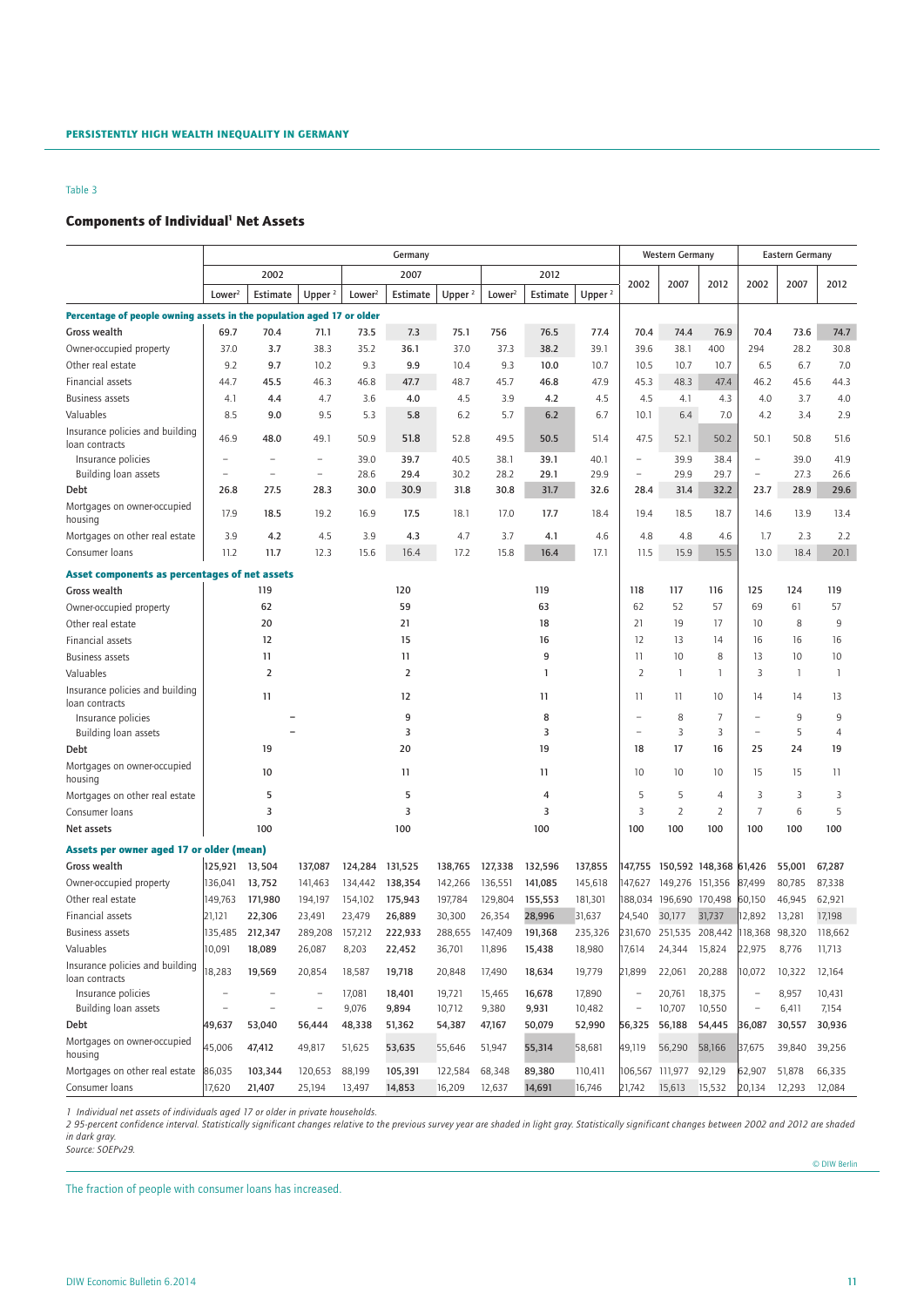## Figure 2

## Individual<sup>1</sup> Net Assets by Age Groups and Region in 2012

In thousands of euros



*Source: SOEPv29, with 0.1 percent top coding. Gray area = 95-percent confidence region.*

Middle-aged or older eastern Germans have significantly fewer assets.

# Men Have Greater Assets than Women

Studies on wealth typically survey only one representative of a household about the assets of all members of the household. This does not allow an analysis of gender-specific differences in assets. The SOEP is one of the few data sources surveying assets at the individual level. In 2012, men's individual net assets averaged 97,000 euros, 27,000 euros more than women's (see Figure 3). This equates to women having only 72 percent of the assets held by men.

# Self-Employed Have the Highest Net Assets

A person's net assets grow as they climb the career ladder. There are, however, significant differences among the various groups of employees. Unskilled or semiskilled workers and employees had assets of approximately 33,000 euros in 2012, whereas skilled workers had assets of 45,000 euros (see Table 4). Supervisors, specialists, and employees with qualified activities owned 83,000 euros, while employees with comprehensive leadership tasks attained an average individual net assets of almost 210,000 euros. At the same time, the proportion of people with assets of zero or less decreased as their career position improved.

#### Figure 3

Individual<sup>1</sup> Net Assets by Gender In thousands of euros



*1 Individuals aged 17 or older in private households Source: SOEPv29, with 0.1 percent top coding.*



Men's net assets are higher than women's.

© DIW Berlin

Subdivided into service grades, public officials with a low or medium grade had net assets of 80,000 euros and therefore owned as much as employees carrying out qualified activities. In contrast, public officials with a higher grade had net assets of more than 110,000 euros.

The self-employed had the highest assets of all. On the one hand, the self-employed are generally not entitled to statutory pensions and more likely to have private pension plans in the form of private insurance or real estate. On the other hand, this is due to business assets. The self-employed with no employees had net assets of slightly more than 170,000 euros, with this figure rising to just under one million euros for the self-employed with more than ten employees.

The unemployed and non-workers owned relatively few assets. Non-workers had by far the lowest assets—apart from trainees—with an average of 18,000 euros. In addition, the assets of the unemployed have fallen significantly over time; in 2002, this figure was still over 30,000 euros.21 The proportion of people with assets of less than or equal to zero in 2012 was highest among the unemployed at 65 percent.

<sup>21</sup> Hartz IV legislation may have played a role here. It states that all assets up to the allowed exemption (including owner-occupied real estate) must be used up before a person can draw unemployment benefits known as Arbeitslosengeld II (paid after the first 12 to18 months of unemployment).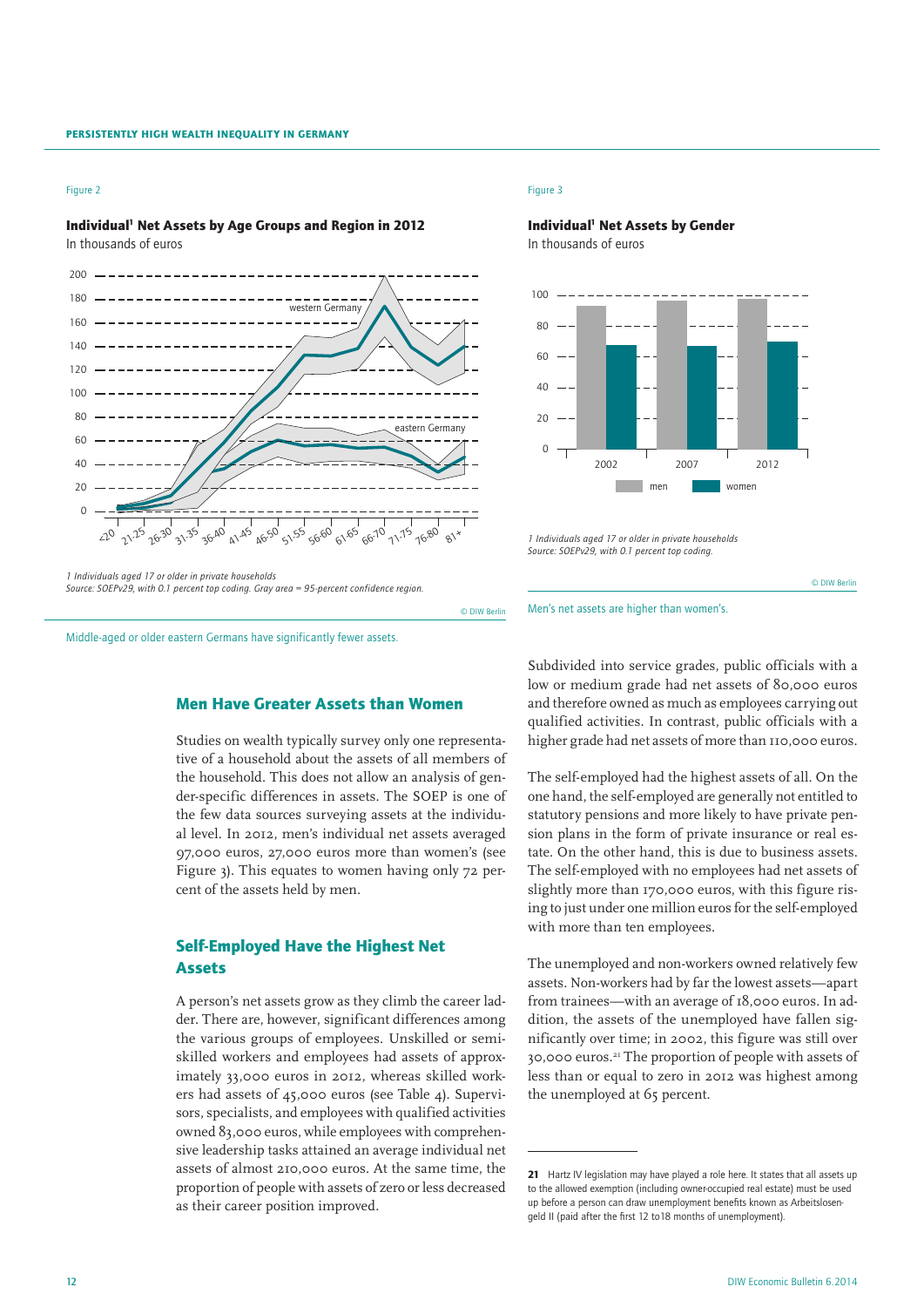## Individual<sup>1</sup> Net Assets by Social Status in 2012

|                                                                          | Lower th-<br>reshold <sup>3</sup> | Mean    | Upper th-<br>reshold <sup>3</sup> | Median   | <b>Fraction with assets</b><br>less than or equal to<br>0 euros | For informational pur-<br>poses: structure of the<br>population aged 17 or<br>older |  |  |  |
|--------------------------------------------------------------------------|-----------------------------------|---------|-----------------------------------|----------|-----------------------------------------------------------------|-------------------------------------------------------------------------------------|--|--|--|
|                                                                          |                                   |         | In euros                          |          |                                                                 | In percent                                                                          |  |  |  |
| Apprentice, intern                                                       | 5,310                             | 7,881   | 10,452                            | 10       | 49.9                                                            | 7.2                                                                                 |  |  |  |
| Unskilled, semi-skilled workers, employees without any<br>qualifications | 27,417                            | 32,527  | 37,637                            | 2,000    | 43.8                                                            | 10.6                                                                                |  |  |  |
| Skilled workers, employees with low-qualification<br>positions           | 39,690                            | 45,076  | 50,462                            | 9,858    | 27.6                                                            | 10.6                                                                                |  |  |  |
| Supervisors, specialists, employees with qualified<br>positions          | 76,466                            | 83,039  | 89,611                            | 34,000   | 15.3                                                            | 23.6                                                                                |  |  |  |
| Employees with extensive managerial responsibilities                     | 162,013                           | 209,096 | 256,178                           | 114,595  | 13.8                                                            | 0.7                                                                                 |  |  |  |
| Lower- and middle-level civil servants                                   | 60,813                            | 79,776  | 98,738                            | 42,468   | 11.0                                                            | 1.2                                                                                 |  |  |  |
| Upper-middle-level and upper-level civil servants                        | 95,329                            | 113,810 | 132,291                           | 80,100   | 9.7                                                             | 2.4                                                                                 |  |  |  |
| Self-employed without employees                                          | 131,671                           | 172,334 | 212,996                           | 50,018   | 19.1                                                            | 3.6                                                                                 |  |  |  |
| Self-employed with 1 to 9 employees                                      | 266,513                           | 329,044 | 391,576                           | 145,124  | 6.5                                                             | 1.8                                                                                 |  |  |  |
| Self-employed with 10 or more employees                                  | 551,172                           | 952,264 | 1,353,355                         | 504,860  | 3.0                                                             | 0.3                                                                                 |  |  |  |
| Not gainfully employed                                                   | 51,911                            | 61,901  | 71,890                            | 5,578    | 39.1                                                            | 5.8                                                                                 |  |  |  |
| Unemployed                                                               | 12,560                            | 17,797  | 23,035                            | $\Omega$ | 65.5                                                            | 5.0                                                                                 |  |  |  |
| Pensioners                                                               | 104,056                           | 112,163 | 120,269                           | 49,900   | 21.9                                                            | 27.2                                                                                |  |  |  |
| Total                                                                    | 79,218                            | 83,308  | 87,399                            | 16,663   | 7.4                                                             | 100.0                                                                               |  |  |  |

*1 Individual net assets of individuals aged 17 or older in private households.*

*2 95-percent confidence interval.*

*Statistically significant changes relative to 2002 are shaded gray.*

*Source: SOEPv29.*

The unemployed and apprentices have the fewest assets.

## Single Parents with the Lowest Assets

To differentiate by household type in the asset analysis, the following considers the per capita household wealth instead of individual assets per adult. In 2012, single parents with two or more children were in possession of almost 21,000 euros and had the lowest volume of per capita net assets (see Table 5). If a single parent lives with only one child, his or her net assets rise to 35,000 euros, but this figure is still significantly below that of a couple household with only one child (around 63,000 euros). It is also evident in couple households that per capita wealth decreases with an increase in the number of children. In 2012, couple households with two children had slightly more than 50,000 euros, and with three or more children only 44,000 euros. In contrast, (married) couples with no children had average assets of 108,000 euros. Men living alone aged 60 or over had the highest per capita assets of 150,000 euros. It can be assumed here that many are widowers and have inherited the assets of a former spouse. The average net assets of this group of widowed men living alone was around 190,000 euros, almost 80,000 euros more than widowed older women living alone.

# The Higher the Net Income, the Greater the Assets

Disposable income<sup>22</sup> is more evenly distributed than assets. Nevertheless, there is a close link between the two economic figures—not least due to income from capital assets, such as interest and dividends or rental income.

© DIW Berlin

For all the three years monitored, there was a significant positive correlation between per capita household net income and per capita net assets (see Figure  $\Delta$ ). While the lowest 10 percent of incomes only had average assets of nearly 20,000 euros, the corresponding figure for the ninth decile was just under 130,000 euros, and the highest ten percent of the population had almost 285,000 euros.

From 2002 to 2012, the upper income groups were able to further increase their assets. The ninth and tenth income decile showed increases in average per capita assets of more than 25,000 euros. This was also statistically significant for the ninth decile. In contrast, the

<sup>22</sup> Grabka and Goebel, "Rückgang der Einkommensungleichheit," 13–23.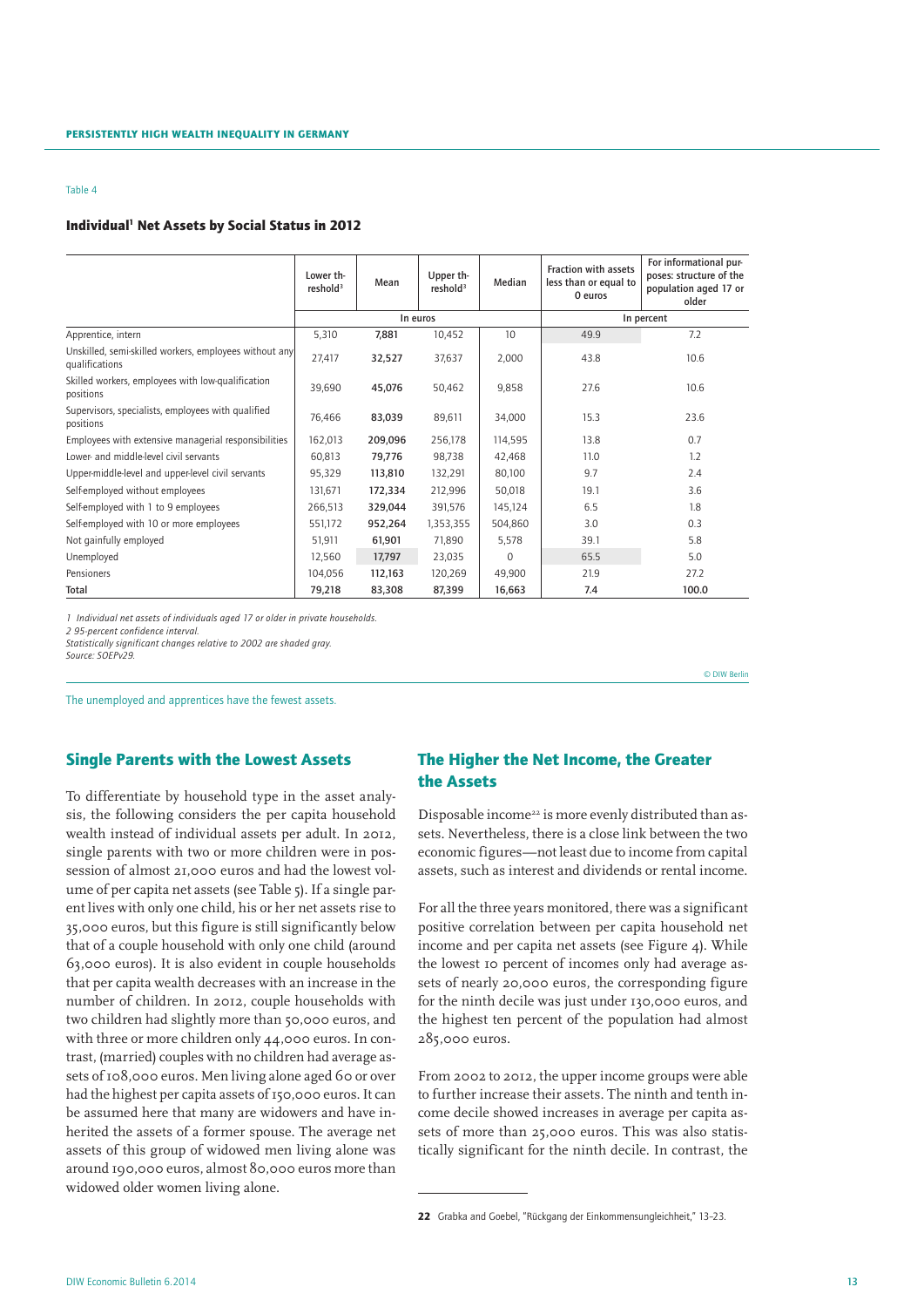## Per Capita Net Assets<sup>1</sup> by Household Type in 2012

|                                                          | Lower th-<br>reshold3 | Mean    | Upper th-<br>reshold3 | Median | Fraction with assets less<br>than or equal to 0 euros | For informational pur-<br>poses: structure of the<br>population |  |  |  |
|----------------------------------------------------------|-----------------------|---------|-----------------------|--------|-------------------------------------------------------|-----------------------------------------------------------------|--|--|--|
|                                                          |                       |         | In euros              |        | In percent                                            |                                                                 |  |  |  |
| 1-person household, under 60, male                       | 40.668                | 81,349  | 122,030               | 3.572  | 39                                                    | 10.6                                                            |  |  |  |
| 1-person household, aged 60 or older, male               | 120,821               | 150,047 | 179,272               | 48,080 | 25                                                    | 6.5                                                             |  |  |  |
| 1-person household, aged 60 or older, male, wi-<br>dowed | 146.039               | 188.784 | 231,529               | 85,138 | 19                                                    | 2.7                                                             |  |  |  |
| 1-person household, under 60, female                     | 39.888                | 49.030  | 58.173                | 6.402  | 35                                                    | 9.6                                                             |  |  |  |
| 1-person household, aged 60 or older, female             | 89,451                | 105,362 | 121.272               | 26,365 | 26                                                    | 14.2                                                            |  |  |  |
| 1-person household, aged 60 or older, female,<br>widowed | 96,560                | 110,425 | 124,291               | 40,800 | 22                                                    | 8.6                                                             |  |  |  |
| (Married) couple with no children                        | 100,185               | 108,028 | 115,870               | 56.004 | 13                                                    | 31.0                                                            |  |  |  |
| Single parent with one child                             | 22,658                | 35,038  | 47,417                | 1.591  | 43                                                    | 3.1                                                             |  |  |  |
| Single parent with two or more children                  | 10.860                | 20,800  | 30.741                | 1.443  | 37                                                    | 2.0                                                             |  |  |  |
| (Married) couple with one child                          | 52.412                | 62,579  | 72.745                | 31.100 | 17                                                    | 10.6                                                            |  |  |  |
| (Married) couple with two children                       | 42,412                | 50,586  | 58,760                | 28,267 | 15                                                    | 8,7                                                             |  |  |  |
| (Married) couple with three or more children             | 33,269                | 44,034  | 54,800                | 20,297 | 20                                                    | 2,8                                                             |  |  |  |
| Other households                                         | 29,897                | 54,488  | 79,079                | 24,415 | 23                                                    | 1,1                                                             |  |  |  |
| Total                                                    | 79,026                | 85,663  | 92,301                | 25,200 | 23                                                    | 100                                                             |  |  |  |
| For informational purposes:                              |                       |         |                       |        |                                                       |                                                                 |  |  |  |
| Gini coefficient                                         | 0.736                 | 0.756   | 0.776                 |        |                                                       |                                                                 |  |  |  |
| P90/p50 ratio                                            | 7.6                   | 8.4     | 9.2                   |        |                                                       |                                                                 |  |  |  |

*1 Individual net assets of individuals in private households. 2 95-percent confidence interval.*

*Source: SOEPv29.*

(Married) couples with no children have over 108,000 euros in assets per capita.

assets of the lowest 30 percent of incomes remain unchanged during the observation period.

## Asset Poverty Decreases With Age

One of the core functions of assets is to stabilize consumption in the event of income losses. This applies in the short term during a period of unemployment as well as in the long term, especially during the transition from work to retirement.<sup>23</sup>

Contrary to the standard developed in particular at the European level to describe relative income poverty risk,<sup>24</sup> there is still no universally accepted definition of asset poverty. By analogy to determining poverty risk through income, individuals are defined here as being threatened by relative asset poverty if they have per capita household net assets of less than 60 percent of the median of the total population.<sup>25</sup>

© DIW Berlin

The proportion of adults affected by relative income poverty in 2012 was approximately 16 percent (see Figure 5). Since assets are significantly less evenly distributed than income, the ratio of those affected by relative wealth poverty was notably higher at 44 percent. In total, 12 percent are affected by both relative income and asset poverty, while four percent of the total population earn low incomes, but, at the same time, are able to rely on significant assets of their own or from other household members.

Since wealth is normally accumulated over the course of an individual's life, the proportion of those not on low incomes or having few assets increases with age. In 2012, two-thirds of households with a head of the household aged 66 to 75 were part of this group. At the same time, the proportion of those with few assets but

<sup>23</sup> It should be noted here that the various forms of investment have different liquidity so in the event of a loss of income, assets cannot always be liquidated and, in addition, assets up to the allowed exemption are taken into account for benefit claims.

<sup>24</sup> See also Tony Atkinson, Bea Cantillon, Eric Marlier, and Brian Nolan, Social Indicators. The EU and Social Inclusion (Oxford: 2002).

<sup>25</sup> The poverty threshold for 2012 was just under 15,000 euros per capita and therefore significantly higher than using data on individual wealth. Here, the household's internal "redistribution process" also reflects that individuals with no assets will benefit from the assets of other household members.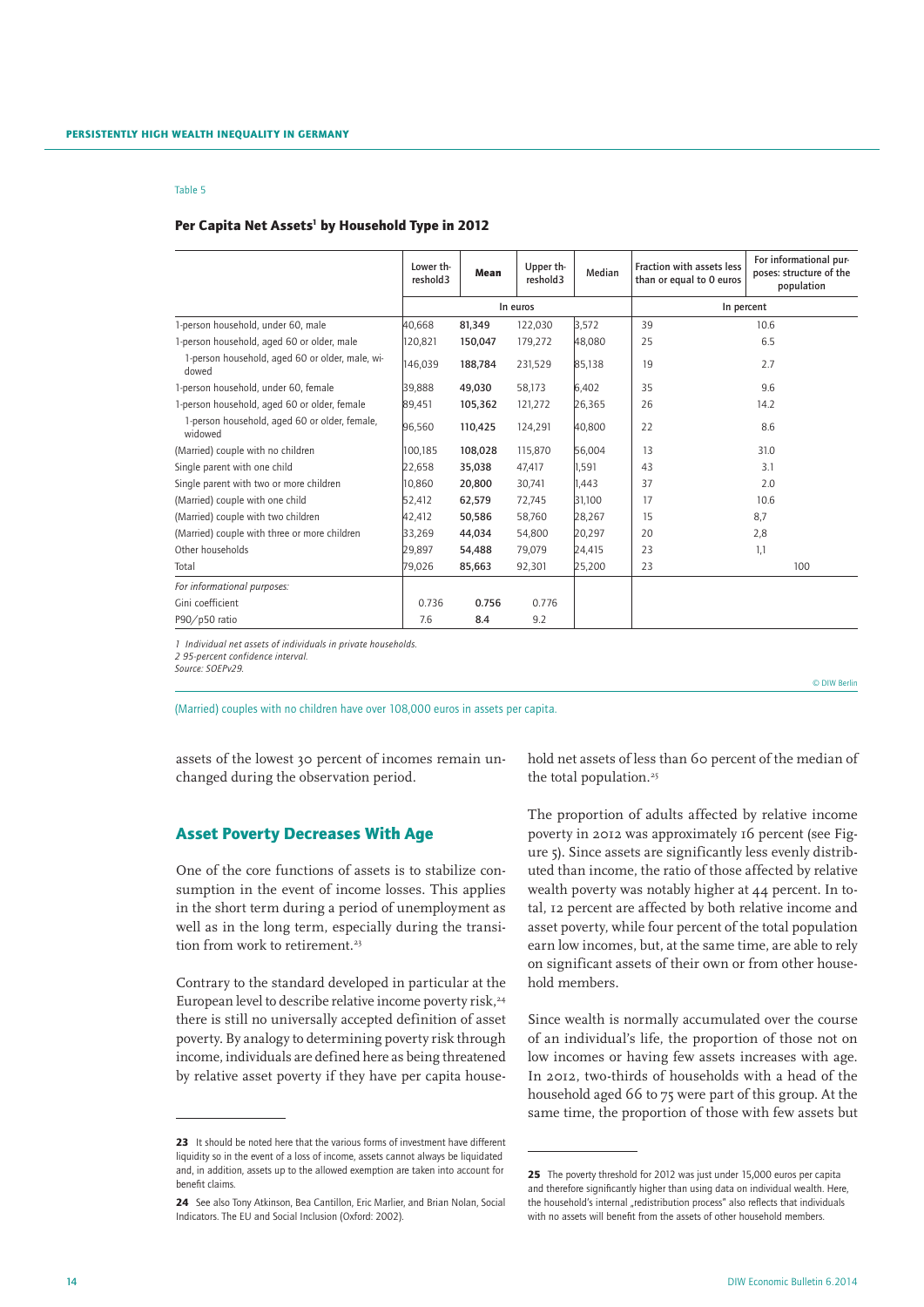#### Figure 4

# Average Per Capita Assets<sup>1</sup> by Income Deciles in 2012

In thousands of euros



*1 Income information based on the previous year's income surveyed retrospectively. Net household income of individuals in private households. Source: SOEPv29.*

not on low incomes as well as those with low incomes and few assets declined. There was a sharp contrast between 34 percent of households with a head of household aged 17 to 25 years in this category compared to only five percent of those at retirement age. For households where the head of household is older (aged 76 or over), the proportion of those with few assets increases slightly because at this age, capital transfers are often made

The higher the net income, the higher the net assets.

## Figure 5

© DIW Berlin

## Relative Income Poverty Risk and Asset Poverty Risk<sup>1</sup> by Age of Head of Household in 2012 Percentage



Neither income-poor nor asset-poor

*1 Income information based on the previous year's income surveyed retrospectively. Net household assets of individuals in private households. Source: SOEPv29.*

| © DIW Berlin |
|--------------|
|              |

The proportion of income-poor and asset-poor people declines up until retirement age.

Net assets in eastern Germany are still significantly lower than in western Germany. In particular, with the increasing number of new pensioners, eastern Germans are not able to combat the increasing risk of poverty in old age with their private assets.<sup>26</sup>

Markus M. Grabka is a Research Associate at the Research Infrastructure Socio-Economic Panel Study at DIW Berlin | mgrabka@diw.de

Christian Westermeier is a Research Associate at the Research Infrastructure Socio-Economic Panel Study at DIW Berlin | cwestermeier@diw.de JEL: D31, I31

Keywords: Wealth inequality, wealth portfolio, SOEP

# Conclusion and Outlook

in the form of gifts to the next generation.

Between 2007 and 2012, individual average net assets in Germany did not increase significantly, according to the SOEP. With a Gini coefficient of 0.78, wealth inequality remained high compared to other countries.

Against a background of private pensions becoming increasingly common, the significant rise in the number of people with negative net assets is problematic. On the other hand, the proportion of people with private insurance has increased significantly since 2002. This is presumably also due to Riester retirement plans. The average asset value of private insurances (including building loan contracts) in 2012 was only approximately 19,000 euros. It remains to be seen whether the gap in pension coverage can be closed by the statutory pension scheme.

<sup>26</sup> J. Simonson, N. Kelle, L. Romeu Gordo, M. M. Grabka, A. Rasner, and C. Westermeier, "Ostdeutsche Männer um 50 müssen mit geringeren Renten rechnen," DIW Wochenbericht, no. 23 (2012): 3–13.